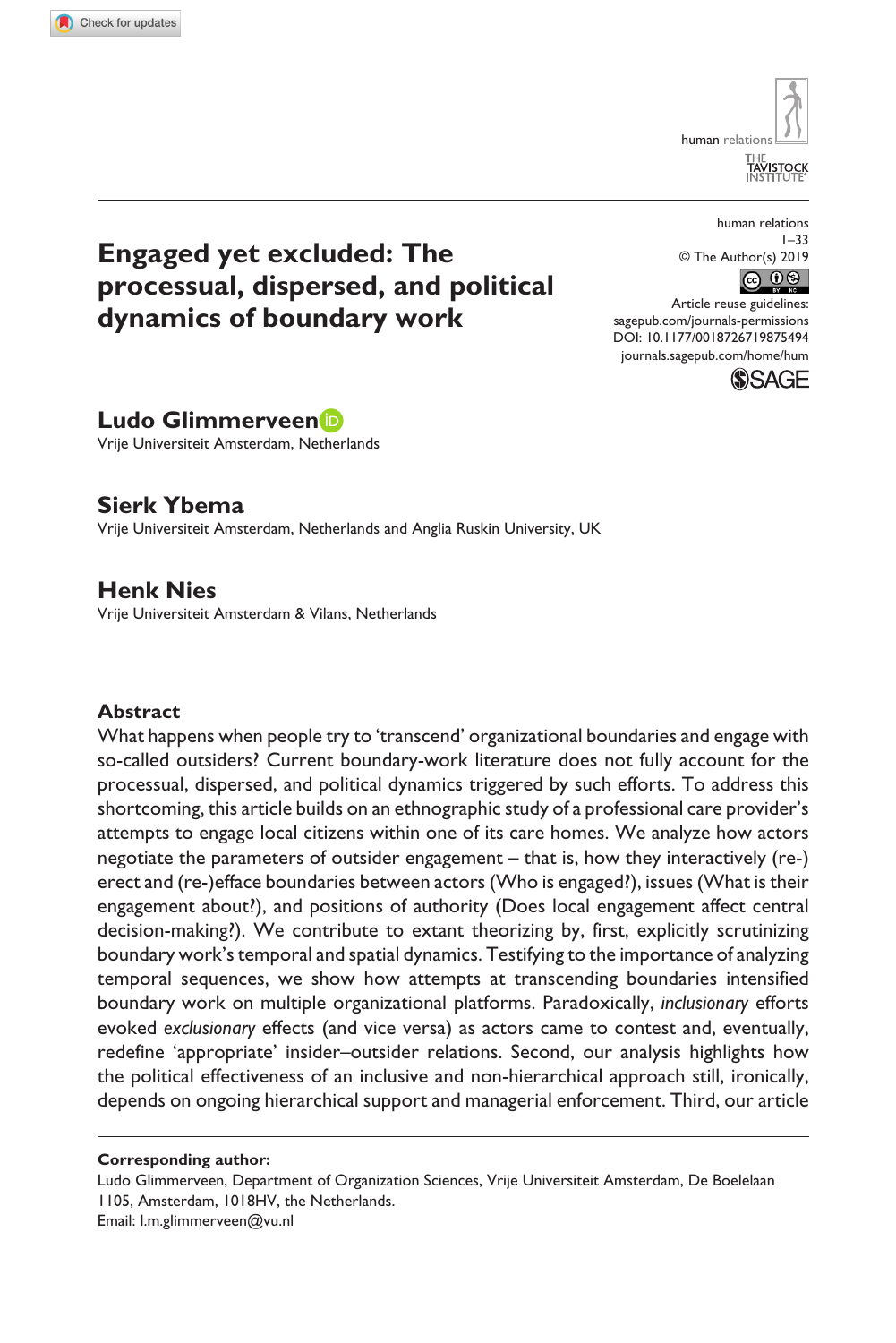makes a case for the adoption of long-term, multi-sited methodologies when studying the everyday dynamics of boundary-work processes.

#### **Keywords**

Boundaryless organization, boundary work, organizational boundaries, organizationenvironment, stakeholder engagement

### **Introduction**

In popular organization and management literature, the image of the boundaryless organization has popularized the notion of actors, ideas, and products flowing freely across contemporary organizations' notional boundaries. Likewise, academic literature tends to treat organizational boundaries as fluid and porous (Hirschhorn and Gilmore, 1992; Kellogg et al., 2006). While this premise forms a welcome rebuttal to static conceptions of boundaries as 'something stable "between" individuals and groups, organizations and environments' (Heracleous, 2004: 101; see also Ellis and Ybema, 2010; Hernes, 2004; Wright, 2009), its emphasis on fluidity, permeability, or 'boundarylessness' risks creating an equally skewed counter-image in which boundaries are seen as increasingly insignificant to organizing (Paulsen and Hernes, 2003). In order to reconcile such 'solid' and 'liquid' boundary conceptions, scholars have demonstrated that organizational boundaries are potentially both divisive and permeable, rigid and fluid. Depending on their particular context and situational relevance (Sturdy et al., 2009b), boundaries may be strategically enacted to function as bridges or as barriers. By acknowledging that they are a negotiated but nonetheless 'essential medium through which people acquire status and monopolize resources' (Lamont and Molnár, 2002: 169), a growing amount of research highlights the political character of boundaries within organizational processes (e.g. Alvesson et al., 2009; Bucher et al., 2016; Wright, 2009).

While these accounts do conceptual justice to the recursive relationship between boundaries and the organizational practices from which they emerge (Zietsma and Lawrence, 2010), we believe that extant literature has underresearched the processual, dispersed and political dynamics of boundary-work processes and undertheorized the temporally interlocked sequences of ongoing, multi-sited boundary negotiations. Current boundary studies have, for example, examined the contested legitimacy of organizational actors and practices within a particular field (e.g. Zietsma and Lawrence, 2010), the various strategies by which actors defend or challenge their positions (e.g. Bucher et al., 2016), and the different kinds of boundaries (e.g. physical, social, and mental) they uphold or break down, each of which holds the potential to structure social relationships in various ways (Hernes, 2004). Although these studies illustrate that recent literature has indeed moved beyond one-dimensional and overly simplistic boundary conceptions, they often continue to reify boundaries, that is, they downplay the sequential and interconnected character of disparate, often-contested boundary enactments – an awareness of which, we contend, is crucial to fully understanding boundary-work processes. For instance, some scholars have explored how boundaries 'operate' (Vakkayil, 2012: 216) or scrutinized the 'state' of boundaries – for example, by observing the '[s]trong boundaries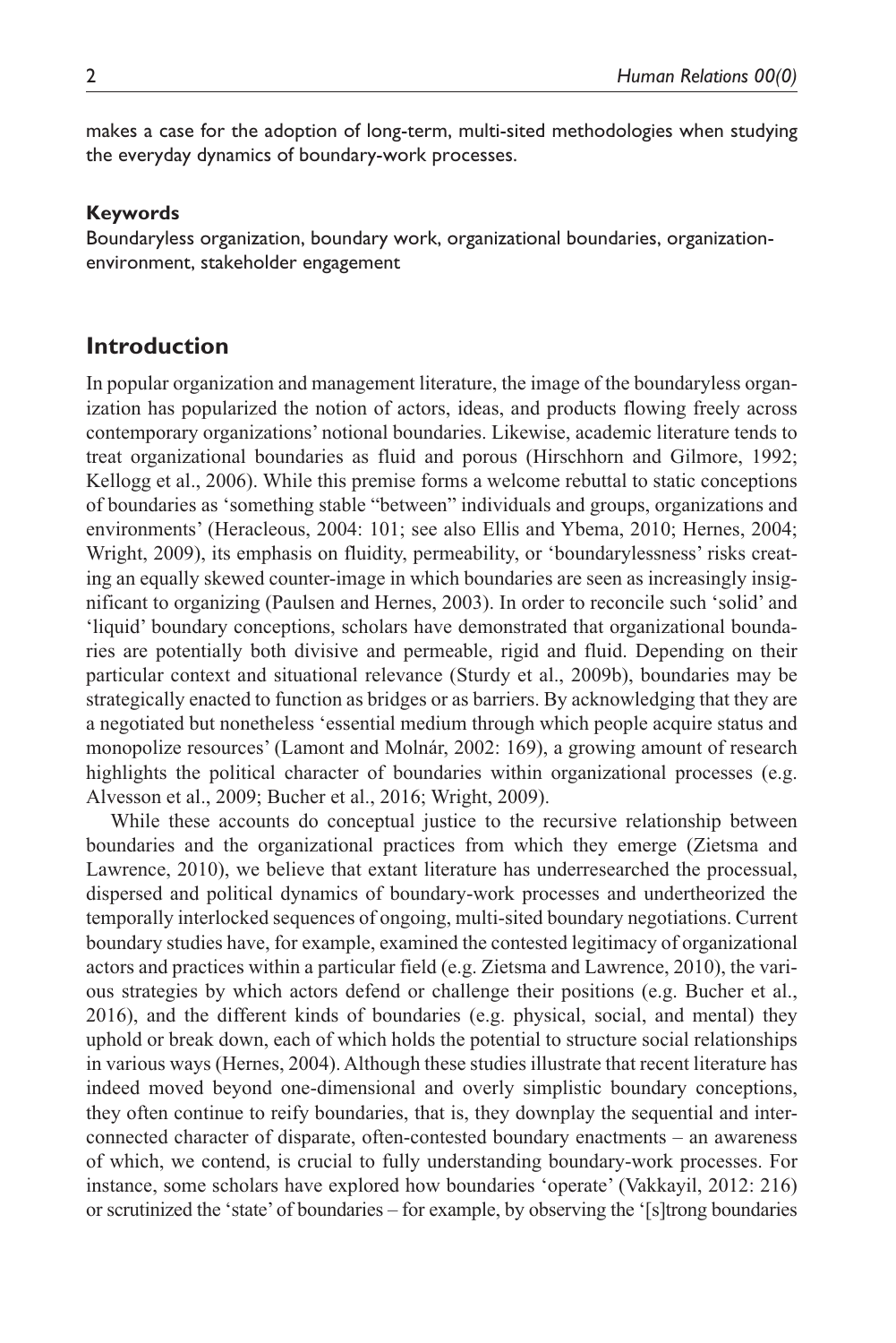around a field' (Zietsma and Lawrence, 2010: 190) and how these may remain 'intact' or become 'compromised' (2010: 209). Such accounts, even when empirically focused on the processes in which boundaries are negotiated, remain at risk of theoretically treating boundaries as 'separated and disconnected from the process[es] that created them' (Bakken and Hernes, 2006: 1601). Moreover, by empirically concentrating on boundaries as being relatively singular demarcations of a field, jurisdiction, or work unit, scholars often end up exclusively focusing on boundary spanners and their cross-boundary activities (e.g. Ellis and Ybema, 2010; Kellogg et al., 2006). Inadvertently, such vernacular may insufficiently account for boundaries' plural nature, the processual and potentially paradoxical effects of their enactment, their contingency upon boundaries that are drawn and negotiated elsewhere, and the political implications of their dispersed negotiations. While this critique resonates with the work of critical scholars who have also highlighted the convoluted dynamics of insider–outsider relations (Sturdy et al., 2009b; Wright, 2009), we contend that this literature has empirically not yet fully accounted for – and subsequently theorized – the unfolding processes in which boundary work is 'done'.

Building on an ethnographic study of actors' dispersed negotiations over the nature, scope, and significance of citizen engagement within a professional care facility, we set out to untangle the (dis)connections between boundary enactments that are performed over time and across different sites. This allows us to illuminate how such dynamics both affect and reflect the shifting power relations among the actors involved. To better account for boundary work's processual, dispersed, and political character, we ask: (1) how do actors' disparate boundary enactments interact across time and space; and (2) how do such boundary-work sequences interact with the power relations among those actors whose respective positions are renegotiated in the process? By empirically grounding our analysis in the multiplicity of micro-interactions we observed in different locales throughout our fieldwork, as well as in both its moment-to-moment and longer-term dynamics, we are able to contribute new insights to the current literature. First, we develop a processual approach to boundary work for investigating actors' interconnected negotiations over divides between different *actors* (insiders vs. outsiders), *issues* (on vs. off the agenda), and *authority positions* (more vs. less able to exert influence beyond a formal mandate). This approach allows us to empirically demonstrate how disparate boundary enactments can be interlocked – that is, how attempts at *boundary effacement* inadvertently trigger *boundary (re-)enactment*, and vice versa. Second, our analysis suggests that the 'transcendence' of established hierarchical positions does not mean that power asymmetries between actors become irrelevant. Even when outsider engagement becomes the formal policy imperative, its significance and viability, paradoxically, continues to depend on ongoing hierarchical support for 'non-hierarchical' organizing. Third, our article shows that empirically studying messy, convoluted boundary processes calls for the adoption of long-term, multi-sited methodologies.

In what follows, we begin by critically reflecting on existing organizational-boundary studies. Next, we turn to our ethnographic study of a professional care organization's pursuit of citizen engagement – analyzing the processes in which actors try to (re)open and (re)erect new and traditional boundaries between actors, issues, and positions of authority. In the final section, we discuss our findings' implications for boundary-work theory and research.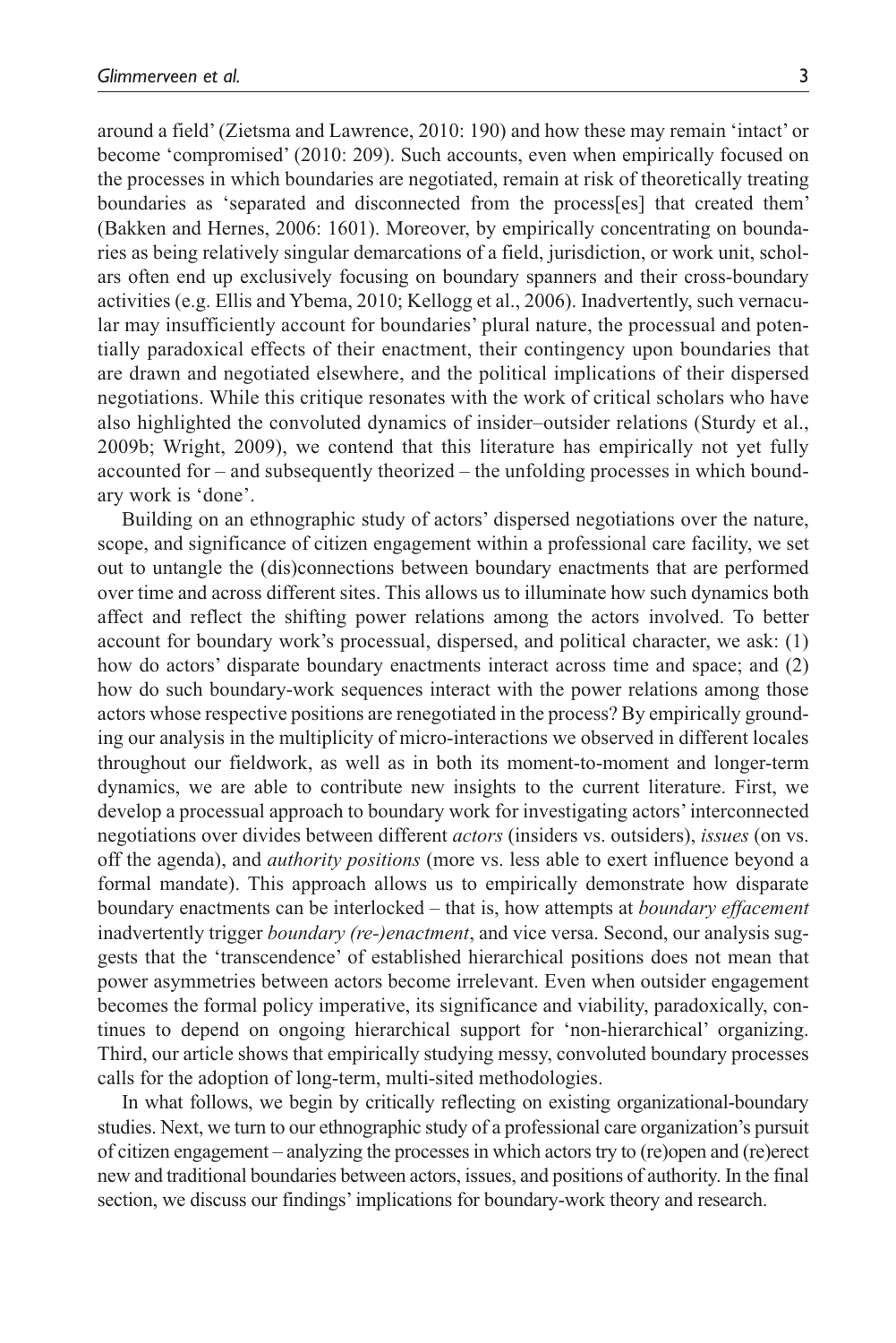## **Boundaries as temporal, situational, and contentious constructs**

Over the past decades (Child, 1997; Miles et al., 1974; Santos and Eisenhardt, 2005), scholars have increasingly acknowledged the need to soften the notion that boundaries are pronounced, one-dimensional demarcations between an organization and its environment. Wright (2009), for example, demonstrates the ambiguity of organizational membership in his study of internal consultants who – being positioned inside an organization's formal boundaries but acting outside its hierarchy – strategically maneuver in order to accentuate their identity as either an insider or outsider, depending on its situational relevance. Likewise, Garsten (1999: 612) points to the liminal position occupied by temporary employees who are drawn 'more closely into the normative organizational order' by organizational leaders, while still being considered strangers in the workplace and excluded from the benefits enjoyed by those with full-time employment. Such accounts demonstrate that the notion of a boundary should not, conceptually, necessarily be tied to the idea of a formal organizational bureaucracy with clear-cut demarcations of membership, roles, and responsibilities. Instead, they highlight the socially constructed and situational nature of actors' status as an insider or outsider (whether self-proclaimed or ascribed by others). This, however, does not mean that boundaries have become any less important to structuring organizational life (Paulsen and Hernes, 2003). On the contrary, highlighting their 'multiplicity, complexity and dynamism' (Sturdy et al., 2009b: 42), boundaries have been stated to reflect the 'essence' of organizing (Santos and Eisenhardt, 2005).

In order to explore the intricacies of boundary work in organizational settings, we discuss boundaries' (1) processual, (2) dispersed, and (3) political character. Our discussion shows that while, on the one hand, extant scholarship has demonstrated boundaries to be temporally and situationally constituted – negotiated as concrete stakes in ongoing political struggles – it is, on the other hand, limited in its empirical exploration, and thus its theorization, of these dynamics. In essence, the literature has moved toward a 'more nuanced and contingent view of boundaries than that of the "black and white" insider– outsider notion' (Sturdy et al., 2009b: 43–44), but it has yet to fully account for the intricate micro-dynamics that constitute broader insider–outsider relations.

### *Boundary work as a process*

First, boundary scholars commonly conceptualize boundaries as emergent phenomena that are actively accomplished through people's actions. For instance, Lamont and Molnár (2002: 168, emphasis added) define boundaries as 'conceptual distinctions *made by social actors* to categorize objects, people, practices, and even time and space' that can be reflected in 'objectified forms of social differences manifested in unequal access to and unequal distribution of resources (material and nonmaterial) and social opportunities'. By conceptualizing boundaries as 'demarcations of social structure in action' (Sturdy et al., 2009b: 24), and thus situating such demarcations in 'messy socio-political processes that lead to particular organizational arrangements that are later perceived to be stable and "real"' (Heracleous, 2004: 101), analytic attention is directed toward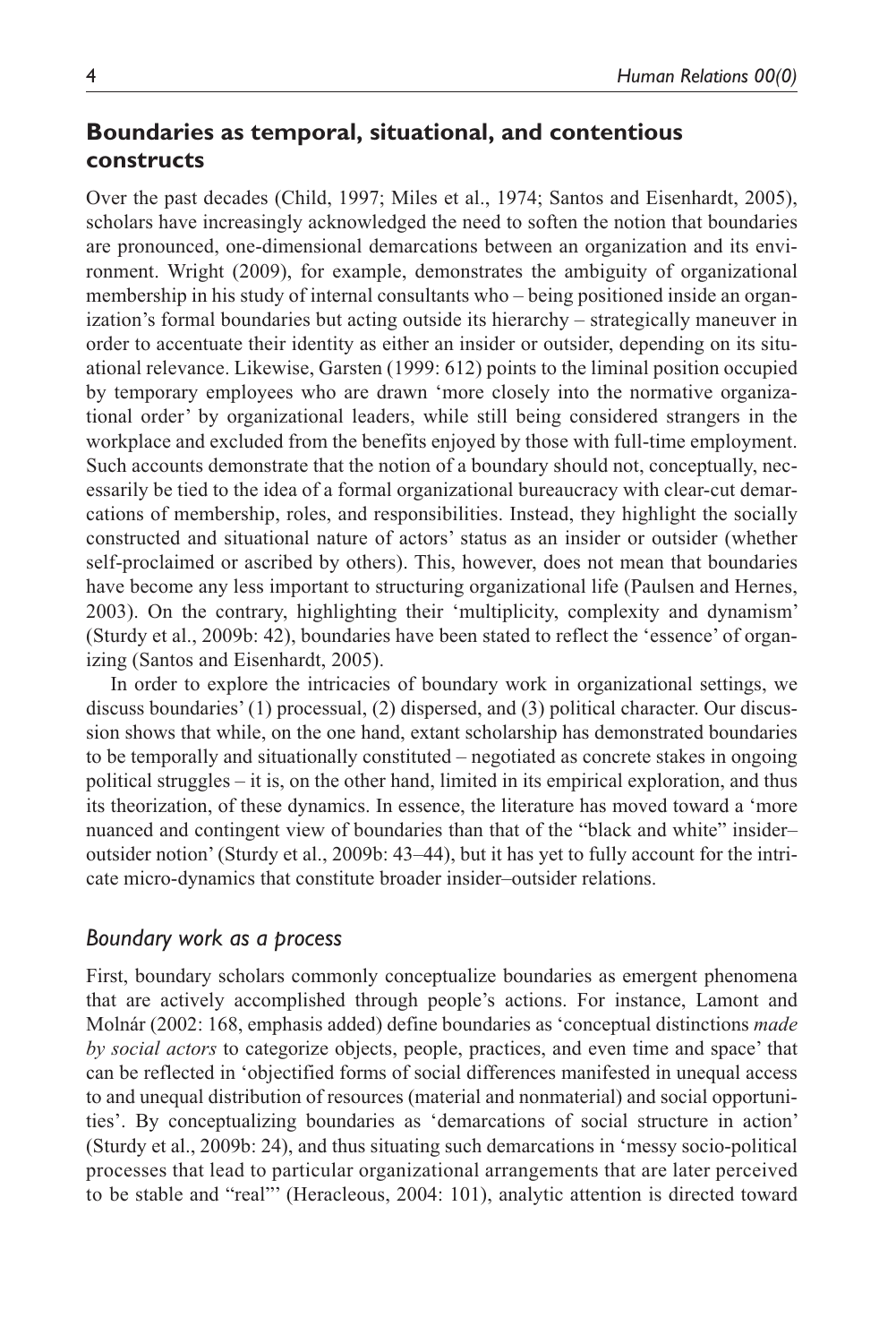people's boundary work, that is, to the actions by which people erect, defend, dissolve, or move across divides as they negotiate the relationship between what is considered inside and outside (Gieryn, 1983; Zietsma and Lawrence, 2010). Studying boundary work in this way has proven a valuable lens for investigating how relationships between designated insiders and outsiders are negotiated and potentially transformed over time (e.g. see Bucher et al., 2016; Rodríguez et al., 2007; Zietsma and Lawrence, 2010).

Although current boundary literature conceptually acknowledges that boundaries gradually emerge from social interactions, studies generally lack empirical grounding in both the short-lived, dispersed micro-interactions and the broader, long-term developments that constitute insider–outsider relations. Owing to their reliance on historical reconstructions of boundary processes (e.g. Zietsma and Lawrence, 2010), analyses of formal documents (e.g. Bucher et al., 2016), or actors' more distant reflections in interview settings (e.g. Wright, 2009), such post-hoc reconstructions are limited in the extent to which they can encompass the situated actions through which boundary work is 'done' (Sturdy et al. (2009b) being a notable exception, although these authors do not yet systematically address boundary work's sequential micro-dynamics). Importantly, these accounts tend to downplay people's 'disagreements over the present state of affairs and the direction action should follow' (Porter et al., 2018: 893); yet how such disagreements are dealt with may considerably influence how boundary processes unfold. As such, we contend that, and demonstrate how, boundary-work literature would benefit from a more explicitly processual approach in which more attention is paid to both the short-lived and the long-range sequences of potentially contradictory boundary enactments through which insider–outsider relations are (re)constituted.

#### *Boundary work as dispersed*

Second, boundary scholars have emphasized that insider–outsider dynamics are shaped by a multitude of boundaries rather than by one single boundary (Hernes, 2004). Much research focuses on how an organization's formal boundary is 'spanned' (Aldrich and Herker, 1977), in particular zooming in on the work of the actors who do such 'spanning' (e.g. Ellis and Ybema, 2010; Kellogg et al., 2006). While these studies provide evidence of how individual actors 'work' at and on the notional boundaries of an organization, Yanow's (2004) study shows how the significance of front-line workers' boundary-spanning efforts (e.g. gathering information from customers) is contingent upon the extent to which the knowledge generated in such encounters is taken seriously by other actors within their organization. From this perspective, even when an organization's formal boundaries are spanned, such efforts remain conditional on internal boundaries negotiated elsewhere – for example, on the extent to which decision-making actors place the gathering and use of 'external' information high on their organizational 'mattering map' (Yanow, 2004: 20). Because activities across organizational boundaries may continue to be circumscribed by the boundary re-erecting work of actors in other settings (e.g. on different organizational platforms) or at another point in time, statements on how organizational boundaries are 'spanned' or 'transcended' thus require further elaboration.

While extant literature conceptually acknowledges the multiplicity, interconnectedness, and situationally constituted nature of boundaries, and while some empirical studies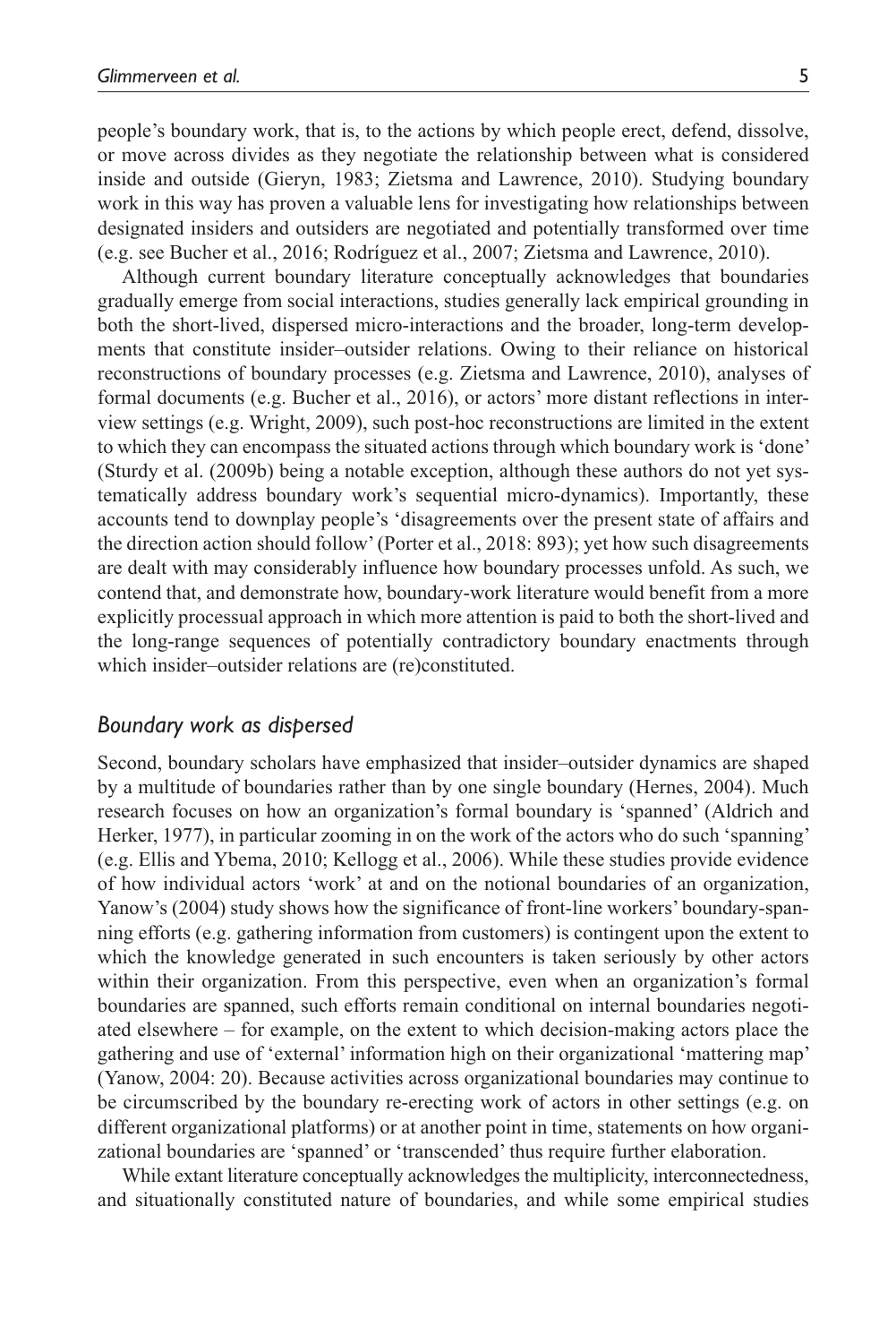substantiate this claim, current research has only begun to scratch the surface of how boundary dynamics unfold at dispersed-yet-interrelated sites. Generally, boundary studies focus on a particular boundary that is being spanned – either across (e.g. Ellis and Ybema, 2010) or within (e.g. Wright, 2009) an organization's formal boundaries – and as such fail to explore the various sequences of in-situ boundary enactments within and across multiple organizational sites. In contrast, we investigate how outsider engagement is negotiated on multiple 'external' and 'internal' organizational platforms (i.e. within multiple series of meetings both between and among organizational members and nonmembers), allowing us to grasp both the connections and disconnections between such dispersed negotiations.

#### *Boundary work as political*

Third, taking a more explicitly processual and situationally specific angle helps us to more fully explore boundary work's political dimensions. Some studies have already demonstrated boundary work's inherently political character (Sturdy et al., 2009a); for example, Sturdy and colleagues (2009a: 635) have demonstrated that 'the attractiveness of outsider knowledge is based on its relative political legitimacy within internal boundaries'. More generally, boundaries become 'objects of strategic interest for actors motivated either to maintain or to disrupt systems of privilege' (Zietsma and Lawrence, 2010: 192). Existing studies thus view boundary work as inherently political, but they do not systematically capture the various ways in which power is exercised within boundarywork processes over time and across locales.

In order to address the politics of dispersed boundary processes, Lukes' (2005) threedimensional view of power may help scholars appreciate how, first, actors may engage in direct and overt conflict within designated decision-making arenas – spaces in which powerful actors can affect the outcomes of decision-making processes in pursuit of their particular interests. Second, and alternatively, actors may prevent such conflicts from reaching decision-making processes in the first place – for example, as they confine 'the scope of decision-making to relatively "safe" issues' (Lukes, 2005: 22). Third, and more subtly, people may try to 'secure compliance by controlling [other actors'] thoughts and desires' (Lukes, 2005: 27), for example, by shaping their preferences in order to prevent conflict from arising in the first place. Translating this to the context of boundary work, this means that we should scrutinize: (1) how actors deal with explicitly conflicting boundary enactments as they negotiate their mutual involvement within the designated organizational platforms; (2) how actors manage to determine the boundaries of such platforms – for example, as particular actors and issues are included or excluded (e.g. see Brown and Dillard, 2015); and (3) how actors more subtly try to synchronize others' views on 'appropriate' boundaries in order to further their own particular ideas and interests (Baxter and Montgomery, 1996). By investigating these multiple faces of power as exercised over time and across different locales, we can provide a fuller account of the political processes that shape insider–outsider relations within, between, and beyond different organizational platforms.

In sum, and in order to help us theorize the micro-dynamics that constitute insider– outsider relations, we define boundary work as the ongoing and interactive sequences of actors' situated efforts to establish, maintain, challenge, and/or move across boundaries.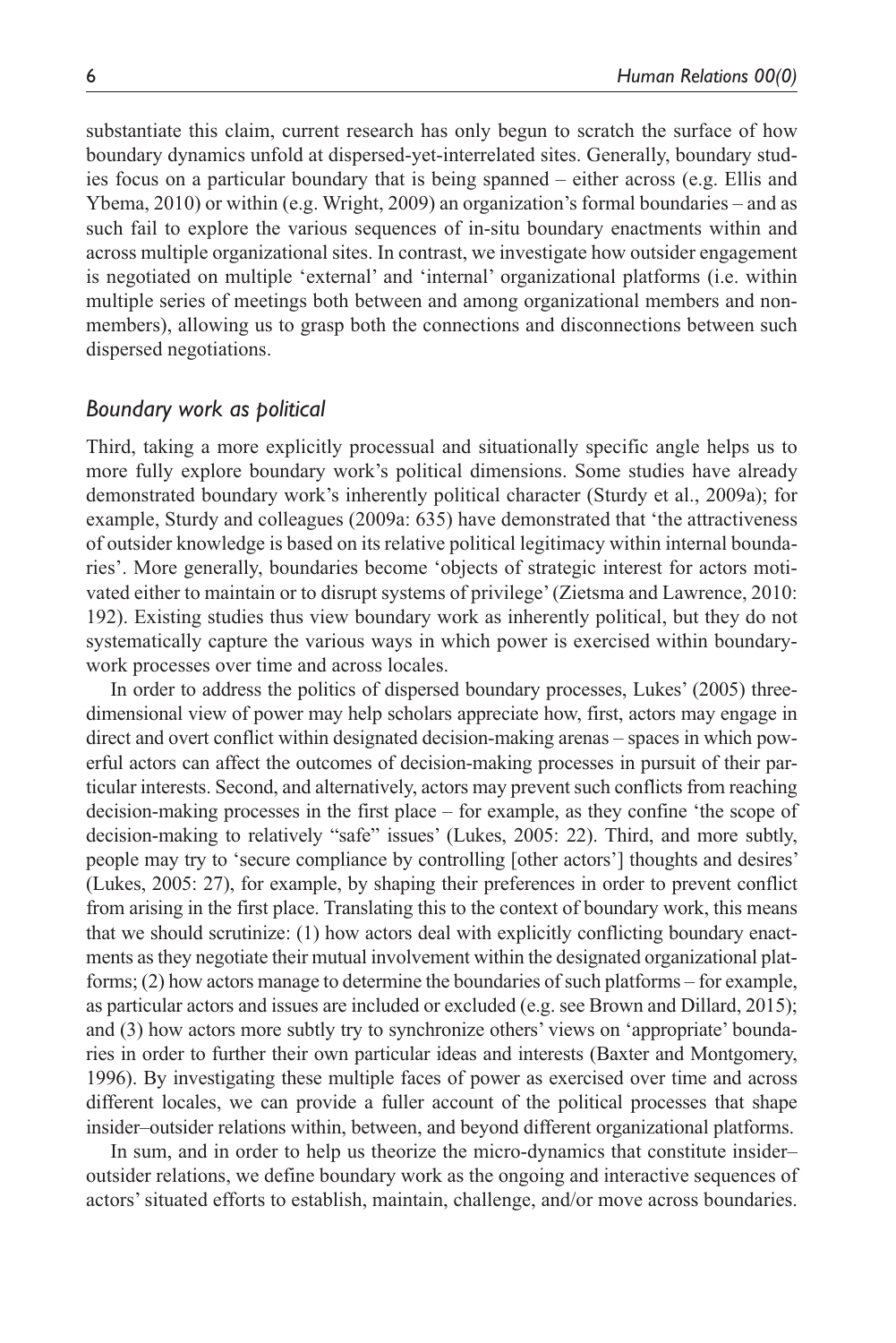Specifically, our approach to boundary work is, first, explicitly *processual*, as we analyze the sequences in which people demarcate and attach meaning to different 'sides', potentially triggering others to enact alternative boundaries. Second, and expanding on earlier work that acknowledges the potential ambiguity of insider–outsider relationships and the situated nature of boundary enactments (e.g. Heracleous, 2004; Porter, 2013; Sturdy et al., 2009b; Wright, 2009), we draw attention to boundary work's *dispersed* character: how are boundary enactments in different locales interrelated? And third, by taking such a processual and situationally specific angle, we are able to more fully explore boundary work's manifest, latent, and more hidden *political* dimensions, and thus to explore how it may affect as well as reflect established power relations among various actors and across various sites.

### **Methodology**

In order to shed light on the temporal, situationally dispersed, and political qualities of boundary-work processes, this study builds on an ethnographic research approach (Schwartz-Shea and Yanow, 2012; Ybema et al., 2009). Ethnography enables us to investigate boundary work up-close to 'reveal its complexity and dynamism and its embeddedness in social relations (Sturdy et al., 2009b: 173). Conducted between June 2013 and December 2015, we build on two-and-a-half years of ethnographic fieldwork at CareOrg (a pseudonym), a large professional care organization that employed around 2800 people and served over 3500 clients. While directed and supported from its headquarters, the organization had geographically divided its operations into four service regions, each with its own management team. As a private, not-for-profit organization, CareOrg provided publicly funded services at its 15 elderly care homes in a rural part of the Netherlands. As national criteria for care-home admission became stricter in early 2013, CareOrg faced increasing numbers of empty rooms in several of its facilities, compromising the organization's financial position. As a result, CareOrg management began considering either closing or redeveloping a number of its locations. In their exploration and development of such different scenarios, increased local citizen engagement was marked as a key imperative.

As the organization renegotiated its relationship with local groups of citizens, we particularly focused on the boundary work that was performed around one such location: the care home it operated in the rural settlement of Carville (also a pseudonym). Although this care home was already facing the possibility of being replaced by new, smaller-scale facilities in 2018, whether or not it would be feasible to keep the 'old' home up and running until then was uncertain – at the very least, CareOrg would need to rely on an increasing number of volunteers in order to do so. The facility was the last of its kind in town, meaning that its residents would be forced to move to a different home in a different town should closure occur. Local citizens regularly stated their interest in keeping the facility open and the CareOrg leadership expressed their commitment to exploring such a scenario. Closing the home without first engaging with local citizens and looking for a joint solution would, according to the CareOrg director, 'run counter to the organization's identity as a rural service provider'. Moreover, the CareOrg leadership stated that successfully soliciting local volunteers' contributions would require the organization to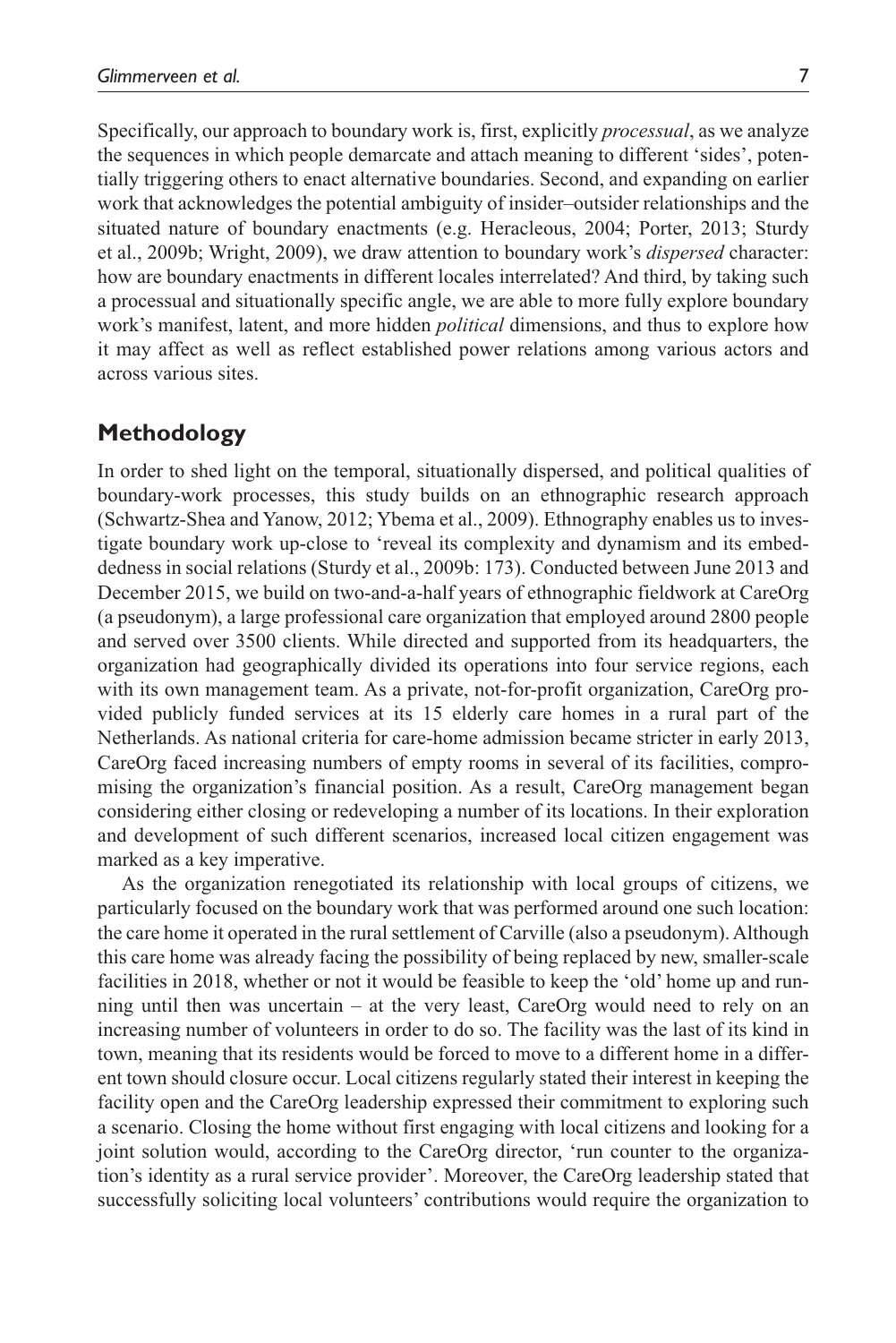'make more space for others to participate' instead of 'decid[ing] ahead of time what things will look like'. With other facilities soon facing a similar situation, the organization considered the developments in Carville an important pilot case. Accordingly, the process of citizen engagement was monitored closely by CareOrg's central management team and supported by several advisory staff members from the organization's headquarters. Carville citizens, however, were reported (by themselves, as well as by CareOrg employees) to be hesitant to engage with CareOrg in a joint trajectory. They considered the organization to be 'foreign' to the town, having taken over the local facility only a few years earlier as the result of a merger. The precarious situation surrounding the care home reminded people of the closure of a large mental healthcare institution in town in the early 1990s – an event that still disturbed many Carville residents, who felt that 'they' [the institution's management] had taken the facility away from them. Many feared a similar fate for the care home.

Over the course of our fieldwork, we followed the processes in which employees and citizens both discussed the care home's challenges and negotiated the scope of their mutual engagement. In our analysis, we attempt to explain the sometimes-contradictory sequences of boundary enactments through which employees and citizens demarcated the scope of newly erected platforms for such engagement. In particular, we paid attention to what constituted participants' beliefs regarding a legitimate scope for local citizen engagement and how they dealt with situations in which different, and at times contradictory, perspectives collided.

In order to empirically grasp the processual, dispersed, and political dynamics of such boundary-work sequences, we captured participants' dispersed-yet-interconnected interactions within multiple empirical sites. Our focus primarily revolved around observations of various periodic meetings – namely, those in which Carville citizens and CareOrg employees negotiated their mutual involvement – which we then combined with extensive periods of 'hanging out' in order to observe how such meetings were prepared and evaluated. We also observed the 'internal' meetings in which employees discussed the care home's situation and parameters of participation. As such meetings were situated in different physical and geographical locations (e.g. in the care home itself, in local community-owned venues in town, or at CareOrg headquarters, located an hour's drive away from Carville), we followed actors and issues as they 'travelled' across organizational platforms (Van Hulst et al., 2017) – sometimes literally, accompanying participants as they travelled between sites and meetings. Such 'travelling' was conceptually significant to our analysis: moving back and forth between sites allowed us to grasp the connections and disconnections between people's boundary enactments across time and space. It allowed us to uncover the situated character of insider–outsider statuses and relations. For example, citizens' and local employees' positionings developed in diametrically different directions within, on the one hand, Carville-based interactions and, on the other hand, headquarter-based deliberations. By following these boundary enactments in-situ, we were able to capture ambiguities and contradictions that would have remained concealed if our empirical focus had been confined to a single empirical vantage point, or if we had relied on participants' post-hoc (e.g. interview-based) justifications for their actions.

Fieldwork was performed by the first author, who spent 38 days on site. In total, 45 meetings were observed, including both strictly internal CareOrg meetings, and meetings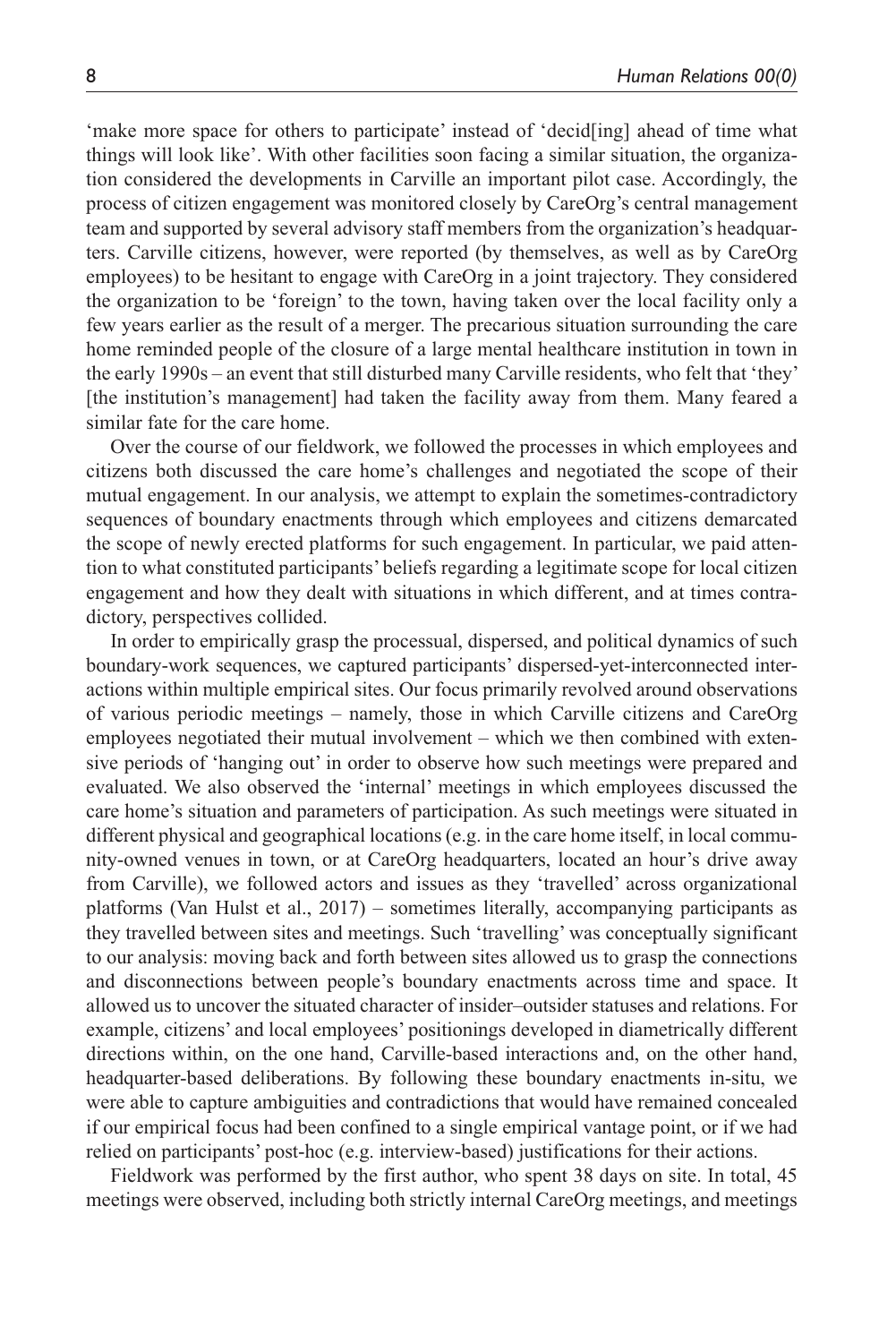that also involved citizens and/or other local actors. Most meetings were audio-recorded and selectively transcribed. During the majority of meetings, the researcher's role was that of a mostly passive observer. In the latter part of the fieldwork, after having already attended meetings over a fairly long stretch of time, participants would sporadically ask for the researcher's input throughout their discussions. In such instances, the researcher refrained from taking sides with any of the actors, instead pointing out the various dilemmas or trade-offs observed in the process. During the final phase of our fieldwork, we organized two reflection sessions with CareOrg managers in various hierarchical positions in order to share our observations. This allowed us to check whether we 'got it right' from their perspectives, and, given that complete agreement among all actors is improbable, to better understand the interpretive discrepancies we had encountered (Schwartz-Shea and Yanow, 2012). During our final months in the field, similar discussions were informally held with other employees and local citizens, and used to refine our analysis. We included these sessions' transcripts and field notes in our data set. Appendix 1 provides additional reflection on how the first author's position as an observer was affected by developments within the empirical field itself.

Additionally, 16 interviews with both employees and citizens were audio-recorded and transcribed. Mostly taking place in the hours before or after meetings, these interviews provided us with a more grounded understanding of participants' motivations for and interpretations of the boundary work that took place within the observed interactions. Such opportunities also allowed informants to further elaborate on what they saw as legitimate positions for the different actors involved in the care home and to reflect on the situations in which these positions were (not) being enacted. In addition, they allowed us to specifically discuss the developments taking place within social settings that could not be observed directly. Interviews were individually prepared, enabling us to ask questions about respondents' motivations for and interpretations of the actions we had observed. To illustrate the types of questions asked, Appendix 2 details a 'sample' interview guide (e.g. how did participants: feel citizen engagement affected their own work, evaluate such changes, interpret other people's actions within observed meetings, etc.). When audio recording was not feasible, extensive field notes were made. Table 1 presents a more detailed breakdown of our observations and interviews. Alongside local media coverage, we also tracked CareOrg's internal and external publications throughout the duration of our fieldwork.

#### *Analysis*

Trying to incorporate disparate types of information on multiple levels, a key challenge within our analysis was to make sense of our 'complex, messy, [and] eclectic' data set (Langley and Abdallah, 2011: 202). We were interested in how the parameters of outsider engagement were negotiated within local boundary-work sequences, but also in how these sequences related to structural processes of inclusion and exclusion. A key objective of our analysis, therefore, was to structure our data in such a way that we could investigate the relationship between 'macro' phenomena and 'micro' instances of ordering (Nicolini, 2009). This process already began during our fieldwork, which helped us continuously 'map' which actors and sites were most relevant to our study and/or required additional empirical scrutiny.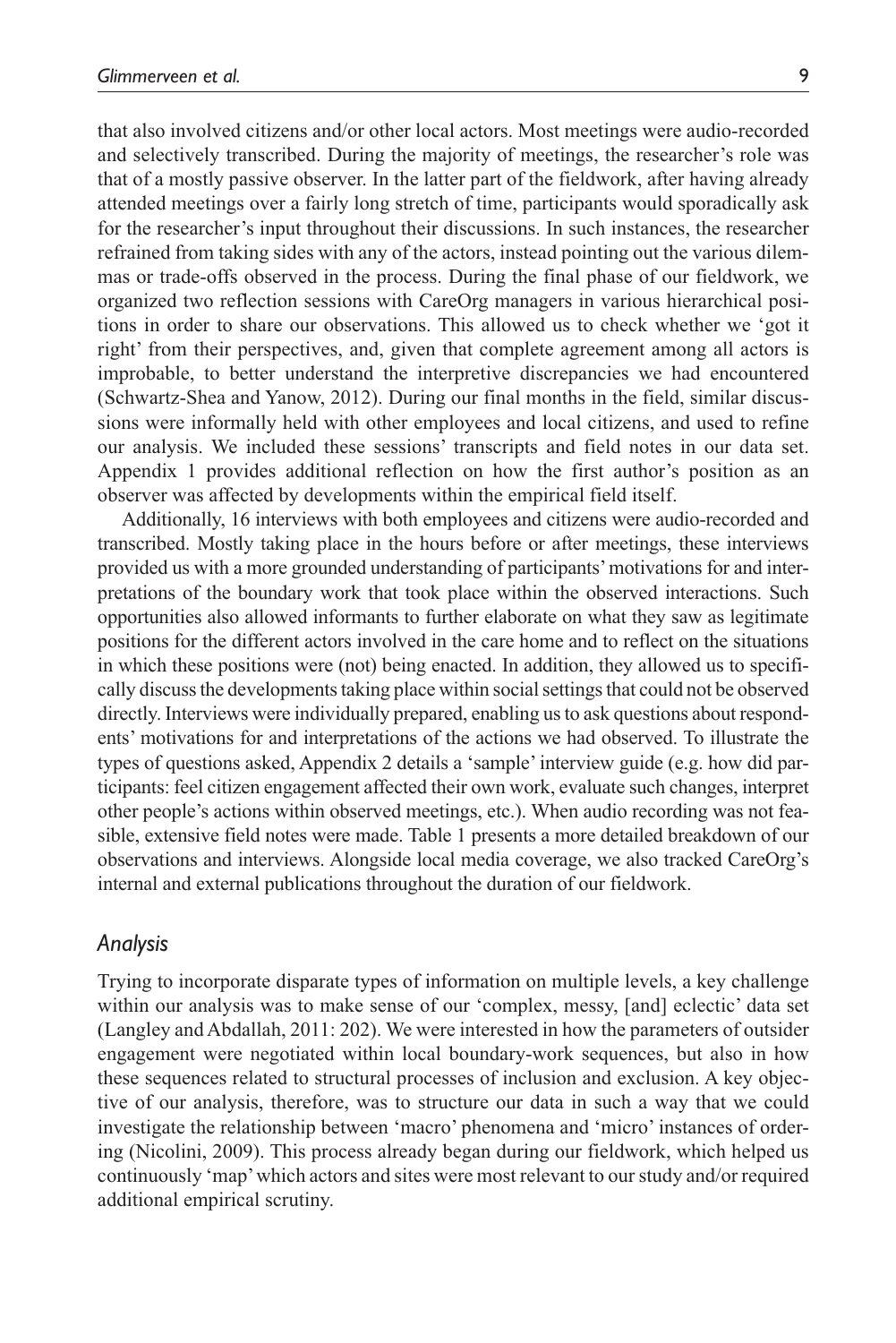| Data sources                                                                                                                                                                                                                                                                                                                                                                                                                                                                                      | Resulting data                                                                 |
|---------------------------------------------------------------------------------------------------------------------------------------------------------------------------------------------------------------------------------------------------------------------------------------------------------------------------------------------------------------------------------------------------------------------------------------------------------------------------------------------------|--------------------------------------------------------------------------------|
| 45 meetings observed (mostly audio-recorded)<br>15 internal CareOrg meetings<br>13 with Carville project team<br>$\circ$<br>I with logistics department<br>$\circ$<br>I policy staff member's 'good-bye party'<br>$\circ$<br>30 meetings with local citizens<br>$\bullet$<br>4 open-to-all public meetings<br>$\circ$<br>18 citizen/employee working-group meetings<br>$\circ$<br>I with civil-society organizations<br>$\circ$<br>3 with both citizens and professional third parties<br>$\circ$ | 38 hours of<br>audio recording<br>(selectively<br>transcribed); field<br>notes |
| 4 with residents' family and/or volunteers<br>O<br>16 audio-recorded interviews and conversations<br>13 individual interviews, 3 group interviews (2-4 people)<br>4 interviews with (in total 3 different) citizens<br>$\bullet$<br>12 interviews with (in total 9 different) employees, including:<br>$\bullet$<br>I social worker (I interview)<br>O<br>3 policy advisors (8 interviews)<br>$\circ$                                                                                             | 9 hours of audio<br>recording<br>(fully transcribed);<br>field notes           |
| 3 local and regional managers (3 interviews)<br>$\circ$<br>2 central-management team members (4 interviews)<br>O<br>38 days on site (ranging from 4-hour visits to overnight stays)<br>Numerous informal conversations, mainly before and after<br>meetings<br>Extensive 'hanging out' before and after meetings, observing<br>$\bullet$<br>employees' everyday work                                                                                                                              | Extensive field<br>notes                                                       |

**Table 1.** Overview empirical material.

As a first step, and to capture the macro-dynamics of inclusion and exclusion (e.g. who was involved on which platform, what was the scope of each platform's agenda, how did the different platforms relate to one another and to those in decision-making positions, etc.), we composed a timeline (an excerpt of which is presented in Figure 1) and drafted a case narrative. Oscillating between the micro-dynamics of boundary work and their shifting structural embeddedness, we later decomposed our data into two main periods. These periods constituted comparative analytical units that were characterized by 'a certain continuity in the activities within each period and [. . .] certain discontinuities at its frontiers' (Langley, 1999: 703). This enabled us to investigate how actions within the first period led to more structural changes that, in turn, affected actions within the second period (Langley, 1999). In particular, we distinguished between a period before and a period after a central management crisis within CareOrg – a development that radically altered the boundary dynamics within our case setting. Within these two periods, we identified, coded, and compared both the concrete micro-instances of boundary work in which actors' structural positions and relationships were enacted or challenged, as well as the responses that such actions triggered.

Initial coding was based on our observations of the actions with which participants affected (or tried to affect) the relationship between (a) CareOrg employees and local citizens, and (b) CareOrg employees themselves. Throughout this process, we marked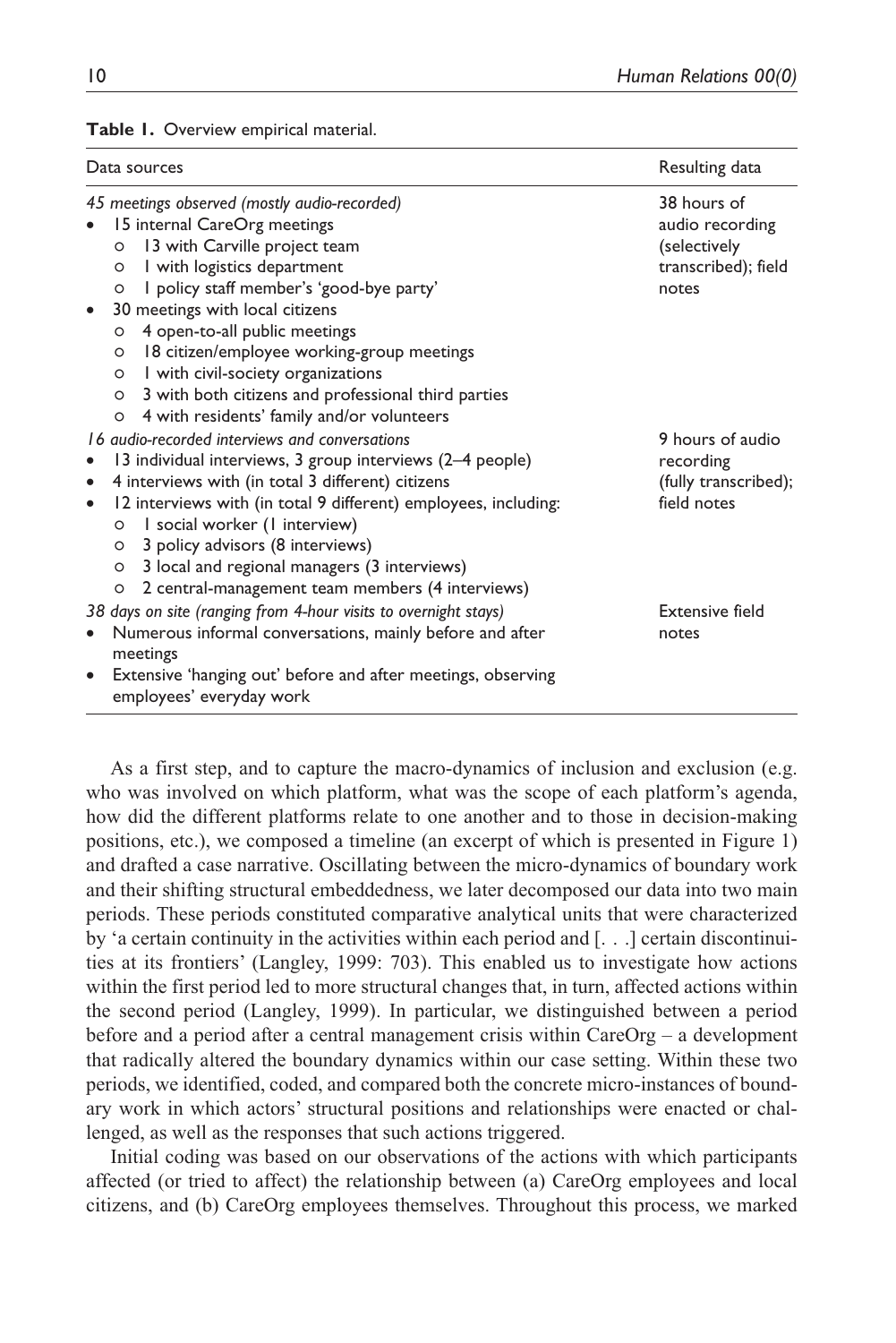

**Figure 1.** Case timeline: Shifting dynamics within three interacting areas of boundary works.

such data segments with labels that reflected their empirical context (e.g. 'challenging CareOrg legitimacy', 'determining the local group agenda', and 'calling for non-hierarchical decision-making'). Next, we moved back and forth between these initial codes and our emerging process model of boundary-work sequences. We clustered and categorized the initial codes according to: (a) the type of boundary to which participants' actions pertained (eventually identifying three key areas of distinction-making: actors, issues, and positions of authority), and (b) how such distinctions were addressed (i.e. attempts to (re-)erect or (re-)open boundaries). We then identified the sequences in which instances of (re-)erecting or (re-)opening boundaries were (dis)connected across time and space (i.e. we scrutinized boundary work's *processual* and *dispersed* dynamics). This allowed us to analyze how such micro-dynamics eventually changed between the two main phases of our fieldwork; that is, as the broader organizational context was radically altered (helping us to grasp the shifting *political* dynamics of boundary work). In this way, we were able to untangle the processual, dispersed, and political character of the boundary-work sequences through which Carville citizens and CareOrg employees contested and gradually reconstituted their relationships.

## **Findings**

Focusing on how actors erected, challenged, and crossed multiple boundaries over the course of our two-and-a-half-year period of fieldwork, we now analyze the fervently debated and regularly reconstructed positioning of Carville citizens vis-a-vis CareOrg's local care home. In a nutshell, our observations revealed that, initially, advocates of citizen engagement seemed to transcend traditional boundaries by successfully establishing citizens' positions as insiders in the care home's situation. Over time, however, this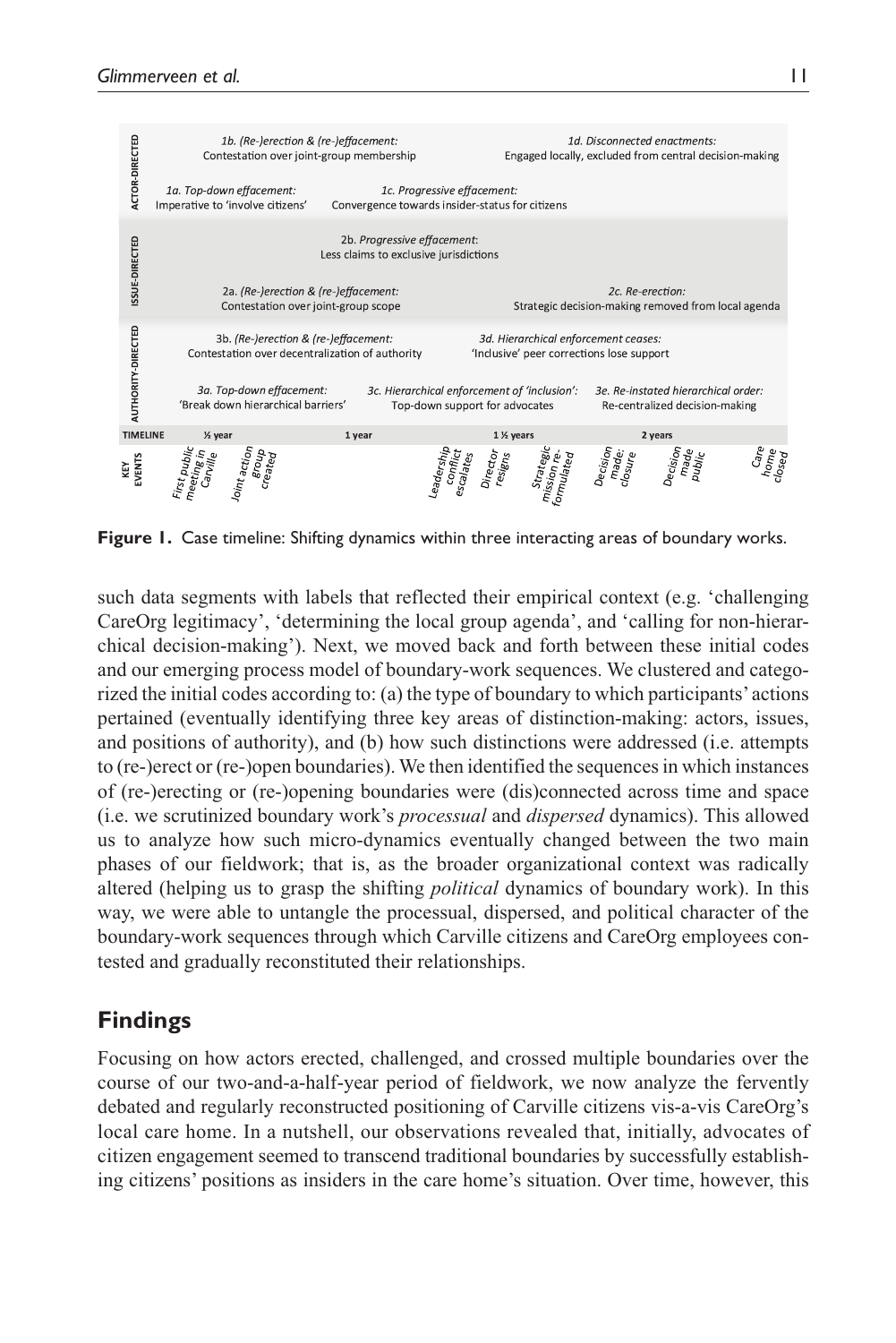local-insider position became increasingly marginal to central decision-making processes within CareOrg, which eventually thwarted the care home's entire existence. Against a background of the shifting power relations within CareOrg, the local transcendence of boundaries became obsolete when hierarchical boundaries were forcefully re-erected elsewhere and citizens were again excluded from the very processes with which they were initially invited to engage – highlighting boundaries' markedly processual, dispersed, as well as political character.

In order to offer a fine-grained analysis of the intricacies of the process, we set out to untangle and understand the interconnected boundary-work processes directed at *actors* (seeing groups or individuals as insiders or outsiders), *issues* (the domains to which actors were considered an insider or outsider), and positions of *authority* (mediating the impact of local Carville-based actors on central decision-making processes). Within and across each of these areas (summarized in Table 2), we observed ongoing sequences in which actors engaged in discursive acts of *effacing* boundaries, as actors downplayed traditional divides and enabled movement across these, and discursive acts of *erecting* boundaries, as actors re-instated such divides and delimited or marginalized the newly created spaces for engagement. By scrutinizing such sequences across multiple locales, we were able to investigate how the exercise of power manifested itself within direct confrontations over contentious boundary enactments, but also how actors were able to prevent unfavorable voices or contentious issues from reaching discussion platforms or decision-making tables in the first place. Furthermore, our analysis showed how engagement advocates tried to win the 'hearts and minds' of both citizens and employees in order to create a broader support base for a more inclusive approach.

In what follows, we first zoom in on how actors both opened up and narrowed down local opportunities for engagement before zooming out again to examine the shifting power dynamics within the organization. While discussing these findings, we occasionally refer to Figure 1, which provides a temporal overview of the main case events and the broader shifts in boundary-work dynamics that shaped the character of citizen engagement. Moreover, Table 3 presents an overview of key empirical illustrations for each area of boundary work.

## *Zooming in: Opening up and narrowing down spaces for local engagement*

Already evident in our earliest observations in Carville, we witnessed a process that was inherently paradoxical: boundary opening tended to invite or provoke boundary erection and vice versa. To unravel this process, we now describe the interrelated dynamics of  $(1)$ actor-directed and (2) issue-directed boundary work.

*Actor-directed boundary work.* Foundational to the pursuit of citizen engagement, we observed both employees and citizens performing actor-directed boundary work; that is, during strategic deliberations over the care home's situation, these actors negotiated who was and who was not considered an eligible participant. Organized by the CareOrg management and open to all inhabitants of Carville, the first public meeting between Care-Org employees and local citizens was the starting point of a trajectory meant to jointly explore and develop scenarios for the facility – creating, in essence, a platform on which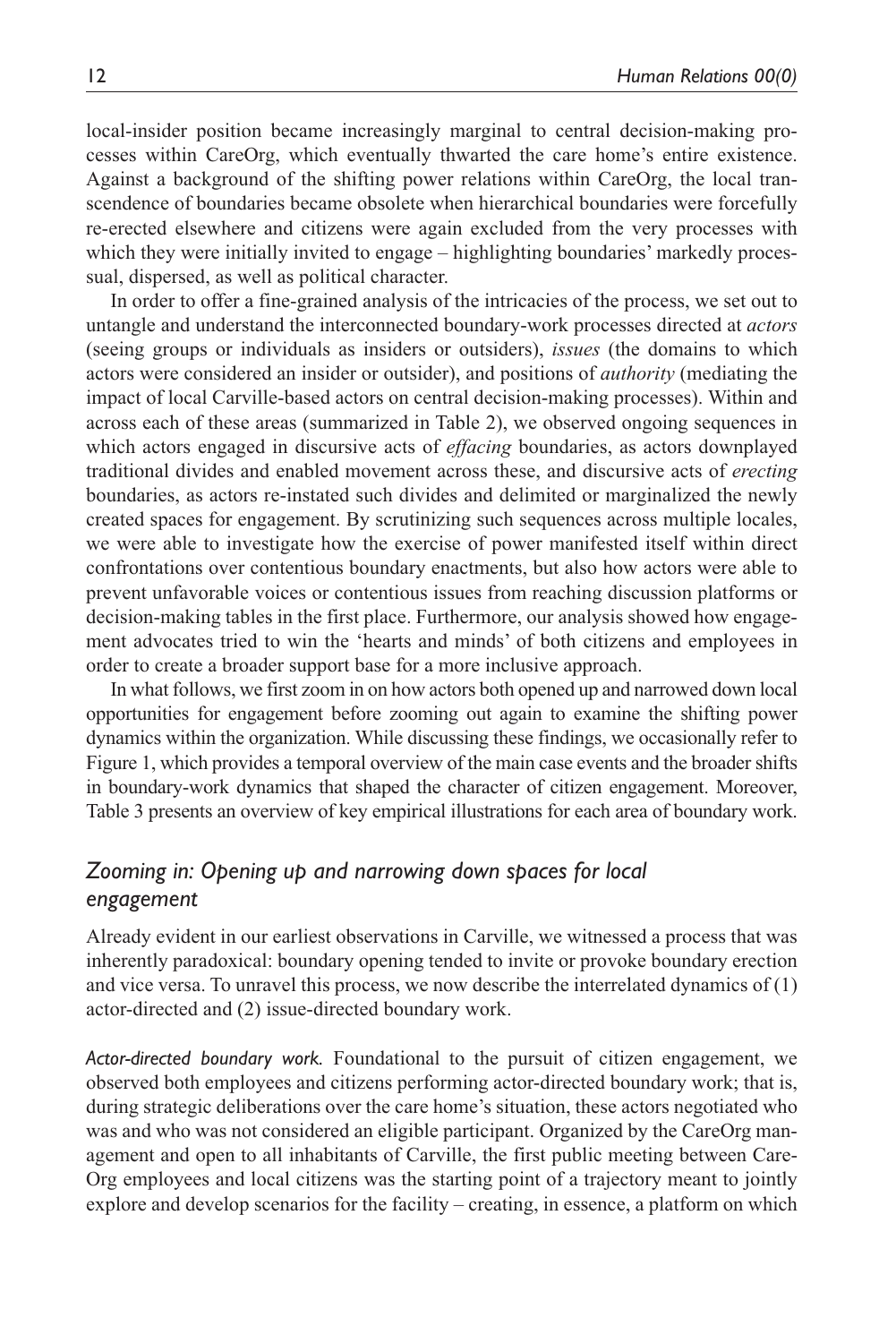to engage citizens that had, up until then, been excluded from such strategic processes (1a. in Figure 1): 'Now it's your turn, people of Carville; [. . .] we desperately need each other in order to make this happen, hence our open invitation – to join us, to think along and to help us explore the possibilities' (invitation by CareOrg published in local weekly, September 2013). On a rainy Wednesday night in September 2013, approximately 60 people gathered in the care home's main hall. In his opening presentation, Frank, a Care-Org manager, consistently emphasized local citizens' important role in the process and reframed the care home's precarious situation as a joint challenge, stressing the interdependence of CareOrg staff and Carville citizens: 'We need to move beyond feelings of sorrow; closing the facility is a worst-case scenario, but it might happen if we don't work together' (notes, September 2013).

While such messages conveyed an attempt to transcend traditional us–them divides, they also produced the opposite effect. The citizens that attended this first public meeting did not instantly take up the insider role that had been solicited. In fact, some responded by re-erecting barriers between CareOrg employees and citizens, either by excluding themselves as legitimate participants ('In the end, we're just amateurs from town.') or by questioning CareOrg's legitimacy, referring to the organization as an 'external commercial party' (notes, November 2013). Similarly, initial boundary effacing attempts also had a counter-productive effect on employees. Even long before this first public meeting, citizen-engagement advocates within CareOrg had been involved in – as one board member put it – the 'long and difficult process' of trying to 'open up co-workers' minds [to] look at things differently' (meeting transcript, October 2014) as they tried to gradually socialize colleagues into accepting a more inclusive approach. Nonetheless, some employees still raised an eyebrow when, during the initial meeting, manager Frank invited citizens to embark on a 'joint journey'. Employees could still be heard ridiculing citizen engagement backstage, stating that 'it's crazy we're doing this as an organization' (meeting notes, November 2014). In short, attempts to move across organizational boundaries ironically triggered both citizens and employees to re-instate divisive barriers.

Such paradoxical sequences of opening and (re-)erecting boundaries became particularly apparent as efforts to engage citizens became more concrete (1b. in Figure 1). While it was possible to refer to poorly defined notions (e.g. 'the community', 'citizens', or 'the public') when talking about citizen engagement in the abstract, more explicit boundaries needed to be employed when determining which individual citizens would become part of the newly erected local platform. In particular, a 'joint action group' was set up to make citizen engagement in Carville more concrete. This group, which would include both employees and local citizens, was to meet monthly and make plans for safeguarding the care home's continuity. Marking the inclusive character of the process, the joint action group was itself a strong local symbol of boundary transcendence between employees and citizens. Once established, however, group membership turned out to be a contested issue. Employees, for example, initially refused to allow a particular community-interest group to be formally represented on the platform, accusing its members of 'backward thinking' and 'not representing the community's interests' (meeting transcript, July 2013). Moreover, several local citizens refrained from participating owing to their explicit refusal to regard CareOrg as a legitimate partner. As such, throughout the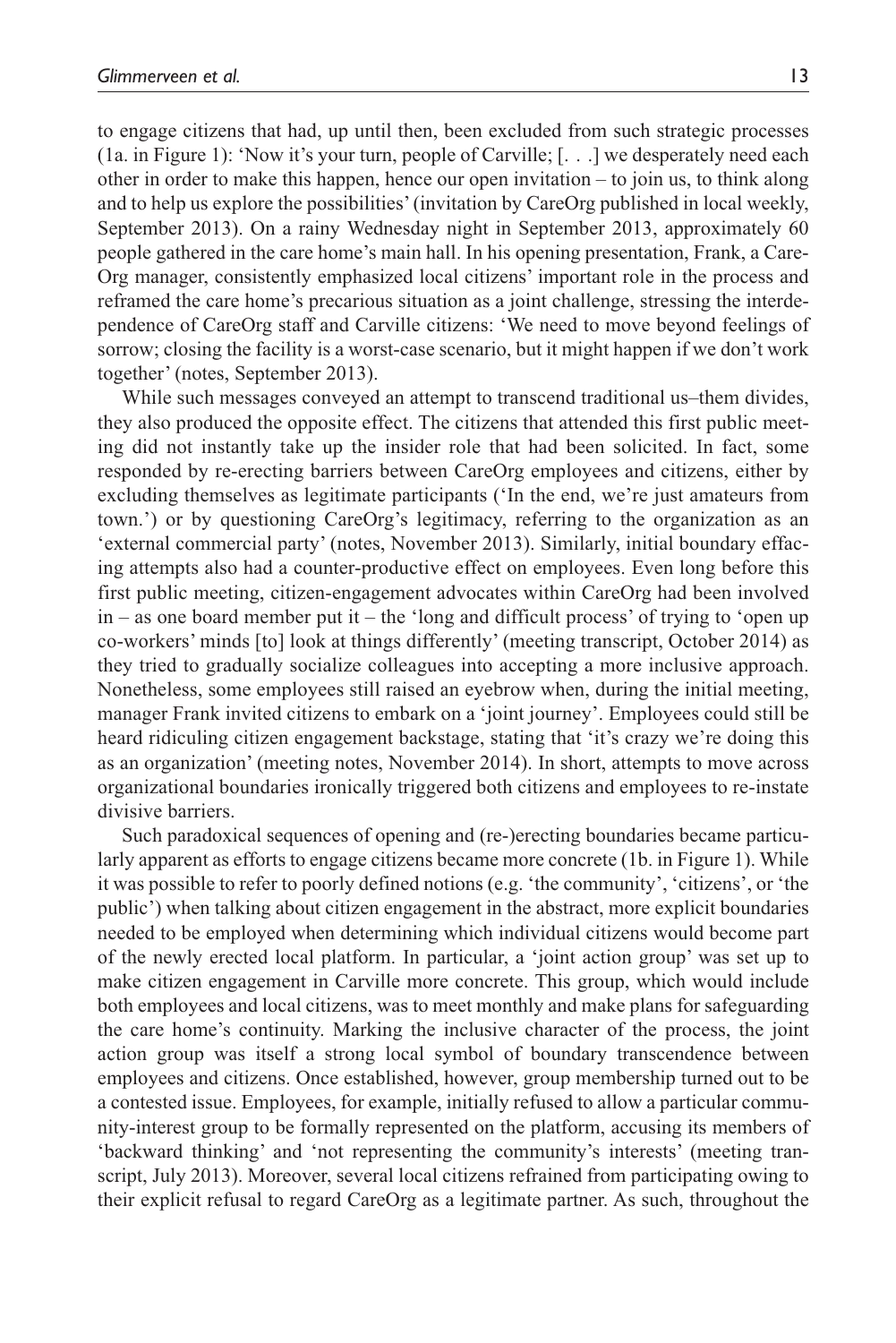| Actor-directed<br>boundary work<br>Issue-directed<br>boundary work | Distinguishing between actors in terms of their eligibility as local participants<br>(e.g. membership on a local platform)<br>Distinguishing between issues that are (not) considered open to outsiders' |
|--------------------------------------------------------------------|----------------------------------------------------------------------------------------------------------------------------------------------------------------------------------------------------------|
|                                                                    | engagement<br>(e.g. deciding upon a local platform's agenda)                                                                                                                                             |
| Authority-<br>directed<br>boundary work                            | Distinguishing between actors' hierarchical positions and their ability to<br>move across these<br>(e.g. whether local input is considered on central platforms)                                         |

|  |  | Table 2. Areas of boundary work. |  |
|--|--|----------------------------------|--|
|--|--|----------------------------------|--|

process of determining group membership criteria, the abstract notion of 'citizen engagement' became increasingly circumscribed – and, consequently, contested – as both employees and citizens specified boundaries in order to include and exclude particular actors as legitimate participants in the trajectory.

Nonetheless, over the course of the joint action group's continued meetings we observed increasing convergence in citizen members' positionings, which eventually coalesced into a more pronounced insider status (1c. in Figure 1). For example, during a public meeting, one prominent Carville inhabitant and group member took the stage to state how at first she had been 'pretty cynical' about CareOrg's motives, but now – after learning more about the situation – 'realized that they [CareOrg] were facing the consequences of national developments' for which CareOrg itself could not be blamed (meeting notes, May 2014). Her account was illustrative of citizen-members' shifting positionings. By discursively transcending the division between 'the town' and the care home, and by increasingly regarding CareOrg as a 'valuable partner' (meeting notes, November 2014), local participants progressively framed the care home's challenges as a shared concern of both CareOrg and the people of Carville: 'The care home doesn't stand in isolation – it's really a part of Carville, so we're doing this for the benefit of our town' (meeting transcript, February 2015).

Nevertheless, even as citizen members of the joint group developed a more inclusive identity, their insider status remained ambiguous; at times it was accentuated – for example, when citizens and employees worked together – and at other times it was denied – for example, when they were accused of 'shouting on the sidelines' or when they themselves still occasionally refused to acknowledge CareOrg as a legitimate partner. As a result, the formation of the joint action group – symbolizing the imperative of boundary opening – also triggered a host of boundary re-erecting and boundary re-effacing work. Accordingly, such sequences, and members' ongoing need to translate the abstract imperative of citizen engagement into concrete practices, resulted in employees' and citizens' continual contestation of 'appropriate' insider–outsider relations. Throughout this to-and-fro of boundary opening and closing, their orientations to citizen engagement – including the actor, issue, and authority-directed boundary work in which these orientations materialized – were gradually redefined.

*Issue-directed boundary work.* Further zooming in on the emergence of local spaces for citizen engagement, the boundary work we observed was not only directed at the 'who',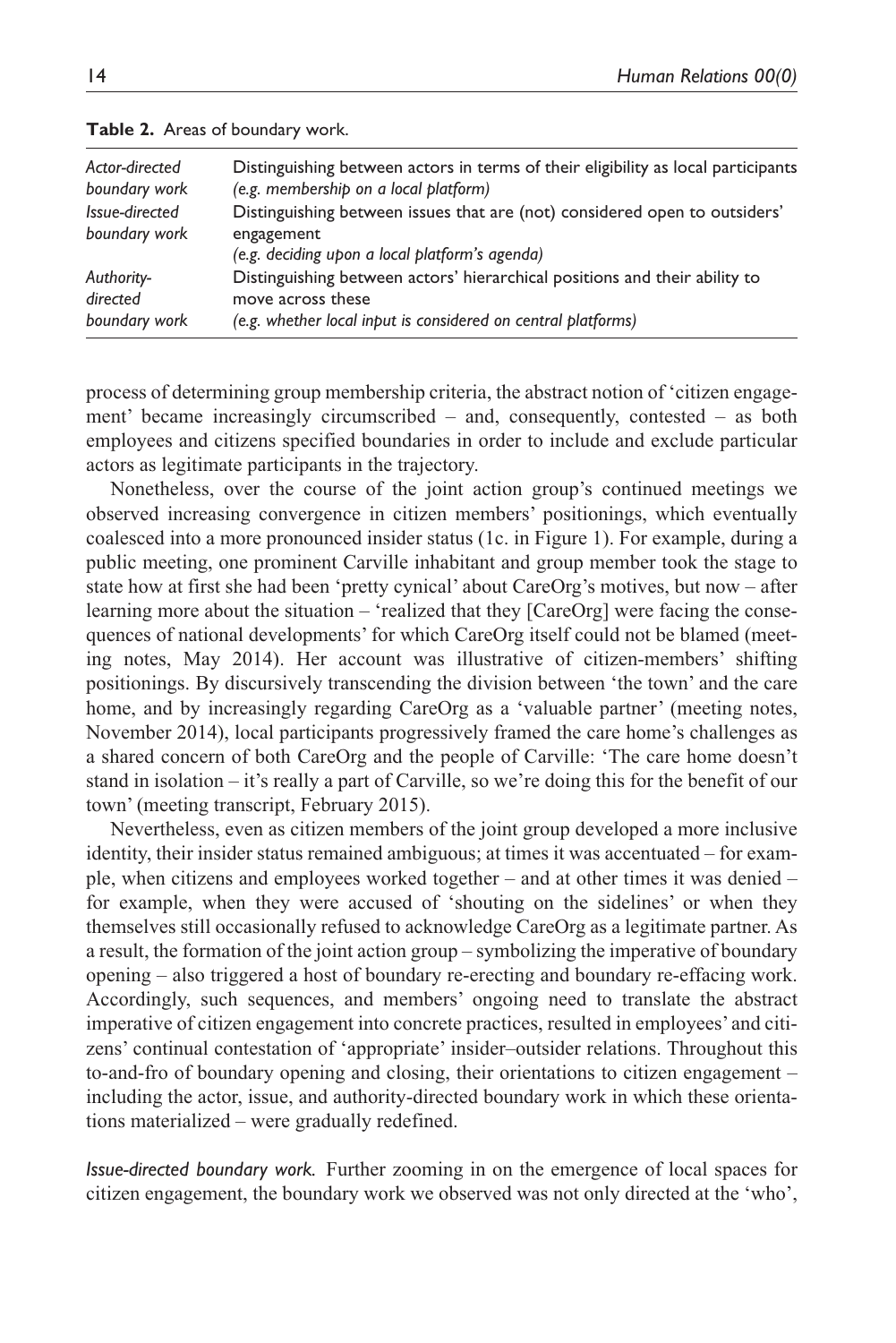|                                                                                                              | Boundary (re-)effacing                                                                                                                                                                                                                                                                                                                                                            | Boundary (re-)erecting                                                                                                                                                                                                                                                                                                                                                                                 |
|--------------------------------------------------------------------------------------------------------------|-----------------------------------------------------------------------------------------------------------------------------------------------------------------------------------------------------------------------------------------------------------------------------------------------------------------------------------------------------------------------------------|--------------------------------------------------------------------------------------------------------------------------------------------------------------------------------------------------------------------------------------------------------------------------------------------------------------------------------------------------------------------------------------------------------|
| I. Boundary work<br>directed at<br>actors: insiders<br>or outsiders                                          | Articulating an inclusive 'we':<br>'They [townspeople] are starting to<br>feel a shared responsibility; that it's<br>not only our [CareOrg] problem'<br>(staff member);<br>'If this facility isn't part of the<br>community $[]$ then is its<br>existence legitimate? I question<br>that' (director).                                                                             | Articulating a divisive 'us-them':<br>'You [CareOrg] are an external<br>commercial party, you can't take<br>the lead' (townsperson);<br>'[These citizens] are a bit<br>backward; $[]$ they don't<br>represent the interests of the<br>town' (staff member).                                                                                                                                            |
| 2. Boundary work<br>directed at<br>issues: on or off<br>the agenda                                           | Expanding the scope for participation:<br>'If you want to recruit volunteers<br>from town, then you should also<br>pay attention to [these local]<br>concerns here' (townsperson);<br>'We decided to merge [short- and<br>long-term] groups, it's nonsense to<br>continue separately' (townsperson).                                                                              | Restricting the scope for participation:<br>'The joint group should cover<br>short-term issues only, long-term<br>shouldn't be guided by CareOrg'<br>(townsperson);<br>'[This issue] isn't something to<br>discuss here, [the locals] should do<br>that themselves' (local manager).                                                                                                                   |
| 3. Boundary<br>work directed<br>at authority:<br>engaged or<br>disengaged in<br>decision-making<br>processes | Equalizing hierarchical differences:<br>'We don't want to make<br>unilateral decisions regarding the<br>continuation of services here in<br>town' (director);<br>'The local manager should take<br>the lead and identify local needs<br>without worrying about the money<br>[.] [and then he should say]<br>"Felix [director], I need this much<br>money"" (external consultant). | Underlining hierarchical differences:<br>'The management team will be<br>making some decisions that will be<br>shared with the rest of the team<br>later. These decisions will change<br>the strategic course we're on'<br>(board member);<br>'[The local manager]'s role has been<br>marginalized, while others that have<br>never even been here before are<br>making the decisions' (staff member). |

**Table 3.** Boundary effacing and erecting directed at (1) actors, (2) issues, and (3) authority.

but also at the 'what'. By engaging in issue-directed boundary work, actors negotiated which issues were considered to lie either within or beyond the scope of citizen engagement. These negotiations demonstrated the same paradoxical sequences – the to-and-fro of opening and closing – that we also observed in actor-directed boundary work. Likewise, the need to make the parameters of 'engagement' more concrete immediately raised contestation. Advocates of citizen engagement often used poorly defined concepts to delineate the legitimate scope for such engagement, generically claiming that they should be involved in 'decision-making', 'plan-making', or 'issues that concern them'. Such statements triggered further negotiations, causing both employees and citizens to apply more concrete boundaries as they disputed the issues that should or should not be opened up to citizens' scrutiny (2a. in Figure 1).

For example, as soon as actors' involvement was decided on (an act of actor-directed boundary *effacement*), negotiations ensued over the scope of their involvement (potential *re-erection* of boundaries). For example, during the second public meeting, when citizens were invited to take part in the joint action group, debate focused on the group's agenda: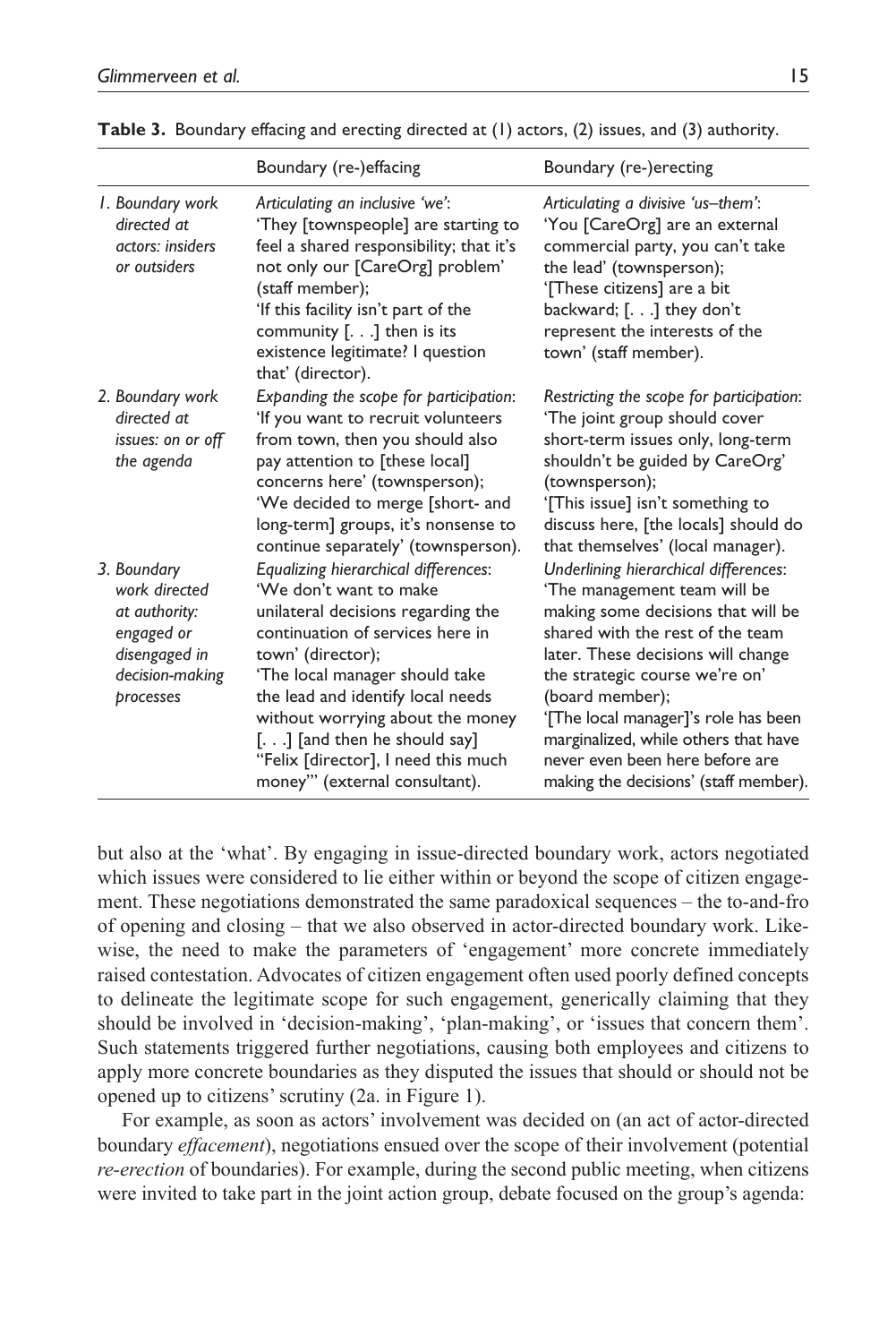| Townsperson:                 | Will the group be allowed to think 'out of the box'?<br>About different business models or alternative ways to<br>use the empty rooms?                                                                                                                                                                                                               |
|------------------------------|------------------------------------------------------------------------------------------------------------------------------------------------------------------------------------------------------------------------------------------------------------------------------------------------------------------------------------------------------|
| Steven (CareOrg              |                                                                                                                                                                                                                                                                                                                                                      |
| board member):               | The group will focus on the period up until 2018, to<br>keep everything going until then.                                                                                                                                                                                                                                                            |
| Frank (manager)              |                                                                                                                                                                                                                                                                                                                                                      |
| [stepping forward]           |                                                                                                                                                                                                                                                                                                                                                      |
| to interrupt his colleague]: | But of course you're welcome to think along about the<br>period after that! $[\dots]$                                                                                                                                                                                                                                                                |
| 2nd Townsperson:             | We should broaden our scope here. Groups should be<br>formed for both the short and the long term. The latter<br>should be separate from CareOrg; long-term develop-<br>ments should come from within Carville itself. The first<br>group can deal with [the facility's] current issues, the<br>second should be about the community, led by locals. |
| Frank:                       | I'm not in favor of splitting this process in two. The<br>long-term group's capacities are also needed in the<br>short term!                                                                                                                                                                                                                         |
| 2nd Townsperson [firmly]:    | I will never agree to have one group that is led by<br>CareOrg! (Notes, November 2013)                                                                                                                                                                                                                                                               |

Clearly, while the joint group's agenda (i.e. the issues) was in itself already contested, negotiations over this agenda were intertwined with efforts to delineate group membership (i.e. the actors). Eventually, manager Frank reluctantly accepted the formation of two separate groups – inviting local citizens to help tackle short-term challenges in the joint action group while a second group, comprised solely of Carville inhabitants, was formed in order to focus on local care services in the more distant future.

Even after the joint action group began meeting regularly, the boundaries of its scope remained contested. By excluding citizen input on particular issues, CareOrg employees regularly restricted the local platform's agenda; for example, by responding to local citizens' remarks with comments such as, 'That [issue] is not something to discuss here' (meeting transcript, September 2014). Such restrictions sometimes concerned relatively trivial issues, such as when an employee declined a citizen-member's input regarding the design of a leaflet because it did not fit CareOrg's 'corporate visual style' (meeting transcript, April 2014). At other times, however, employees also dismissed more-major concerns. Facing a dwindling local economy, citizens regularly suggested that CareOrg contract suppliers from town. Within the joint group, however, employees immediately disregarded this issue as, in their eyes, CareOrg's pursuit of economies of scale prohibited the discussion of local contracting (meeting transcript, October 2014). Such interactions often led to heated arguments in which group members interactively demarcated which issues were open to citizen input.

While the exact scope of citizen engagement remained a contentious issue, both citizens and employees seemed progressively less inclined to claim exclusive jurisdiction over specific issues or to disqualify 'the other' as an illegitimate actor (2b. in Figure 1).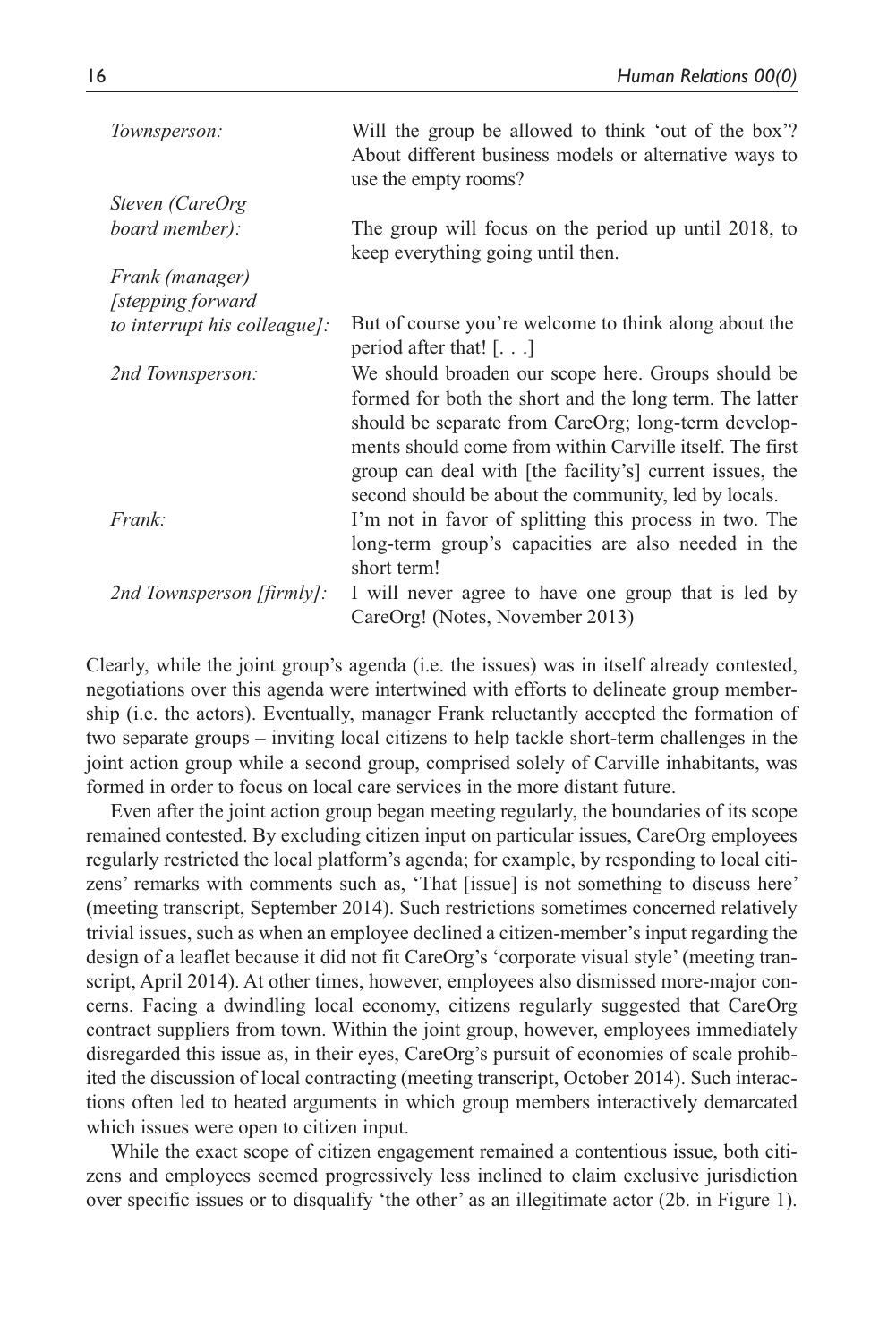For example, members of the aforementioned citizen-only group – which was established to focus on long-term issues for which CareOrg was considered an unfit partner – eventually, and after its most disapproving members had resigned, agreed to merge with the joint action group, stating, 'It's nonsense to proceed separately, because we need each other' (meeting transcript, April 2014). In turn, employees accepted that local citizens and community groups could determine the agenda for subsequent public meetings, which were open to all Carville inhabitants. As they were 'consistently praised for being good partners in the trajectory' (meeting transcript, December 2014) and began to discover that a more inclusive agenda was beneficial to CareOrg's reputation, they strategically built on this notion to foster a more favorable attitude among the townspeople. By allowing citizens to define which issues mattered on the platforms on which they participated, citizen reluctance to acknowledge CareOrg's legitimacy as a partner seemed to diminish – again highlighting the interconnectedness of actor-directed and issue-directed boundary work as well as the more-subtle ways in which CareOrg employees tried to move the process forward.

In sum, when zooming in on the emergence of local spaces for citizen engagement, we witnessed both citizens and employees performing boundary work as they negotiated who was (not) allowed to 'sit at the table' (actor-directed boundary work) and determined what citizen engagement was (not) about (issue-directed work). Although advocates of citizen engagement pursued gradual *effacement* of the boundaries that separated organizational insiders from organizational outsiders, such attempts paradoxically triggered a contradictory surge of boundary *re-erecting* work (which, in turn, triggered subsequent *re-effacing* work). Our analysis shows that such paradoxical sequences of boundary (re-)effacement and (re-)erection were prompted by actions aimed at translating abstract ambitions into concrete practices. Subsequently, these actions gave rise to competing ideas as to who was eligible to participate and which issues this participation concerned. Although these boundaries were never completely settled, such sequences contributed to a gradual shift in how the actors involved defined the space for citizen engagement.

## *Zooming out: Making or breaking the strategic significance of local engagement*

So far, we have zoomed in on the sequences in which actors (re-)opened and (re-)erected boundaries as they gradually carved out local opportunities for citizen engagement. It is important to note, however, that the resulting local platforms – such as the joint action group – lacked any formal decision-making power. In other words, citizen-participants still relied on CareOrg employees to make sure their input was actually considered within 'internal' CareOrg decision-making processes. In this section, we zoom out to juxtapose local Carville developments with the shifting power dynamics witnessed within the broader CareOrg organization. We discuss how these dynamics affected the developments surrounding the care home during the first half of our fieldwork (part I) and after a leadership conflict altered actors' respective positions and relationships (part II). To highlight the dispersed nature of the boundary-work processes, we describe the long-term sequences we observed of employees initially breaking down, before later forcefully re-erecting,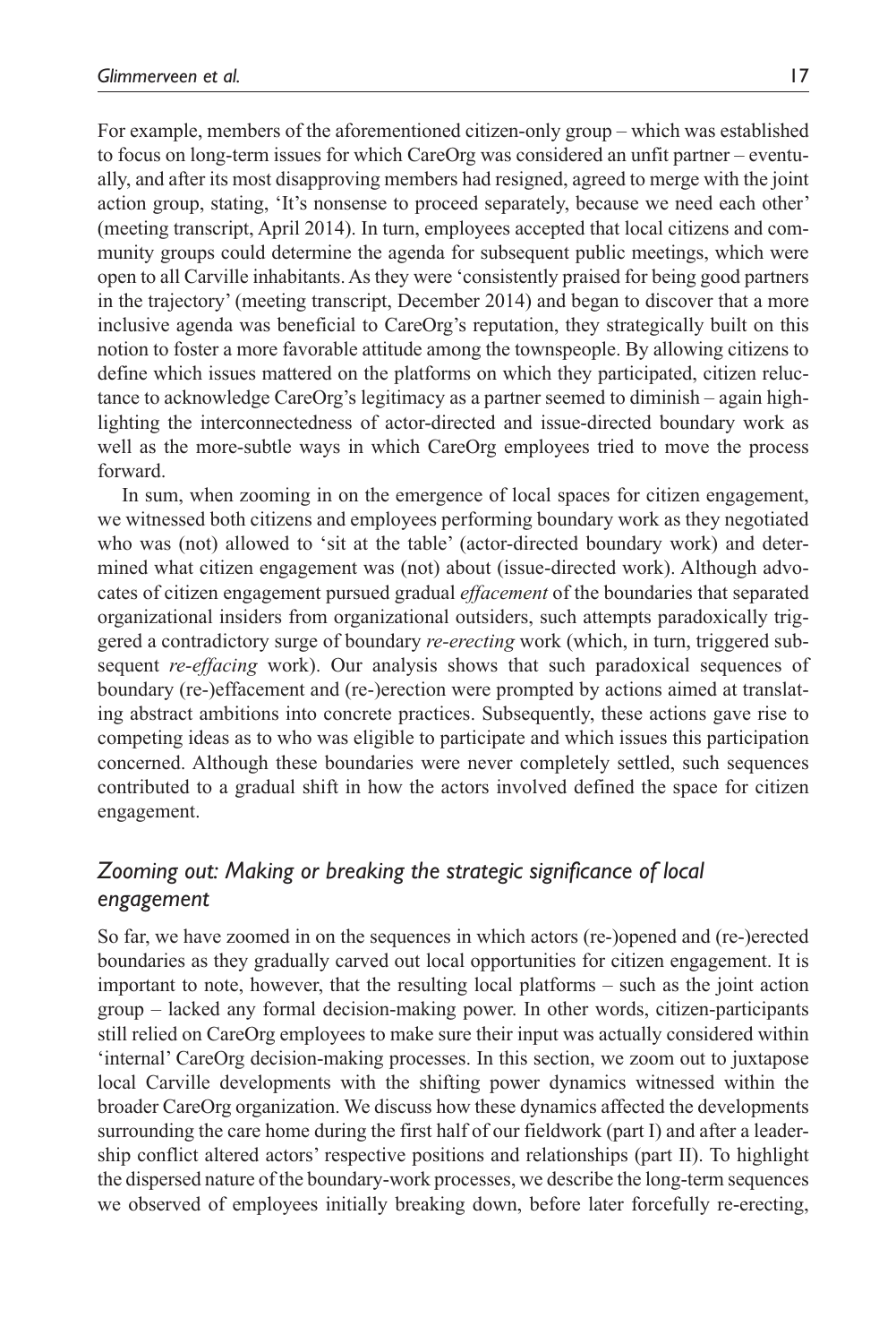hierarchical barriers, which eventually made the citizen engagement that occurred within local Carville platforms marginal to central CareOrg decision-making processes.

*Authority-directed boundary work (part I): unsettling the organizational hierarchy.* To (re)construct the relationship between actors' different positionings within (or even outside) the organizational hierarchy, employees performed authority-directed boundary work that shaped the potential of local perspectives and interests to flow between organizational platforms and impact more centralized decision-making processes. Since the beginning of the trajectory in Carville, Felix, CareOrg's then-director, had urged his colleagues to break down hierarchical barriers whenever they hampered meaningful citizen engagement (3a. in Figure 1). He emphasized that he wanted to 'make sure that the decision [of whether to close the care home] [was] not just made in the boardroom or by the management team, but by a broad range of people involved with the facility' (notes, June 2013). To further support this process, a considerable number of staff members from the organization's headquarters were assigned to be involved in, and follow up on, the care home's developments. Moreover, the director also took it upon himself to personally attend a joint action group meeting. In these ways, CareOrg's central leadership tried to promote citizens' insider-status within the local platforms on which they were engaged while also making sure that citizen input would be effectively 'taken forward' and considered within internal decision-making processes.

Nonetheless, employees' imperative to transcend hierarchical boundaries regularly triggered other employees to re-erect these (3b. in Figure 1). Both within internal CareOrg meetings and in discussions with citizens, employees sometimes declined local citizens' suggestions by, for example, stating that the organization 'already [had] a policy for that' (meeting transcript, October 2014). In such instances, others would step in to enforce the principle of inclusivity – for example, by ensuring local participants that her colleague would 'carefully follow up on these comments [and] discuss them with [his] supervisor'. Despite local citizens' lack of formal authority, such peer-to-peer corrections – intended to re-efface the hierarchical boundaries that had been re-erected – had the effect of stimulating employees to nevertheless take citizen suggestions and comments forward.

Paradoxically, top–down support for boundary effacement enabled citizen-engagement supporters 'on the ground' to indeed soften the organizational hierarchy and to promote an inclusive approach by effectively (re-)effacing boundaries between actors and issues (3c. in Figure 1). For instance, Matilda, a senior staff member, was assigned to facilitate processes of citizen engagement with the explicit mandate to interfere and correct her colleagues whenever she felt they did not sufficiently acknowledge and act upon citizen input. As long as citizen engagement remained a prominent feature of the central management team's 'mattering map' (Yanow, 2004), advocates for such engagement were able to broadly signify the importance of treating citizens as insiders to the trajectory. By successfully effacing established internal boundaries and correcting colleagues who engaged in their re-erection, employees could make sure that local input mattered throughout the organizational hierarchy.

*Authority-directed boundary work (part II): Forcefully re-erecting barriers.* So far, we have examined how the hierarchically endorsed imperative to soften the organizational hierarchy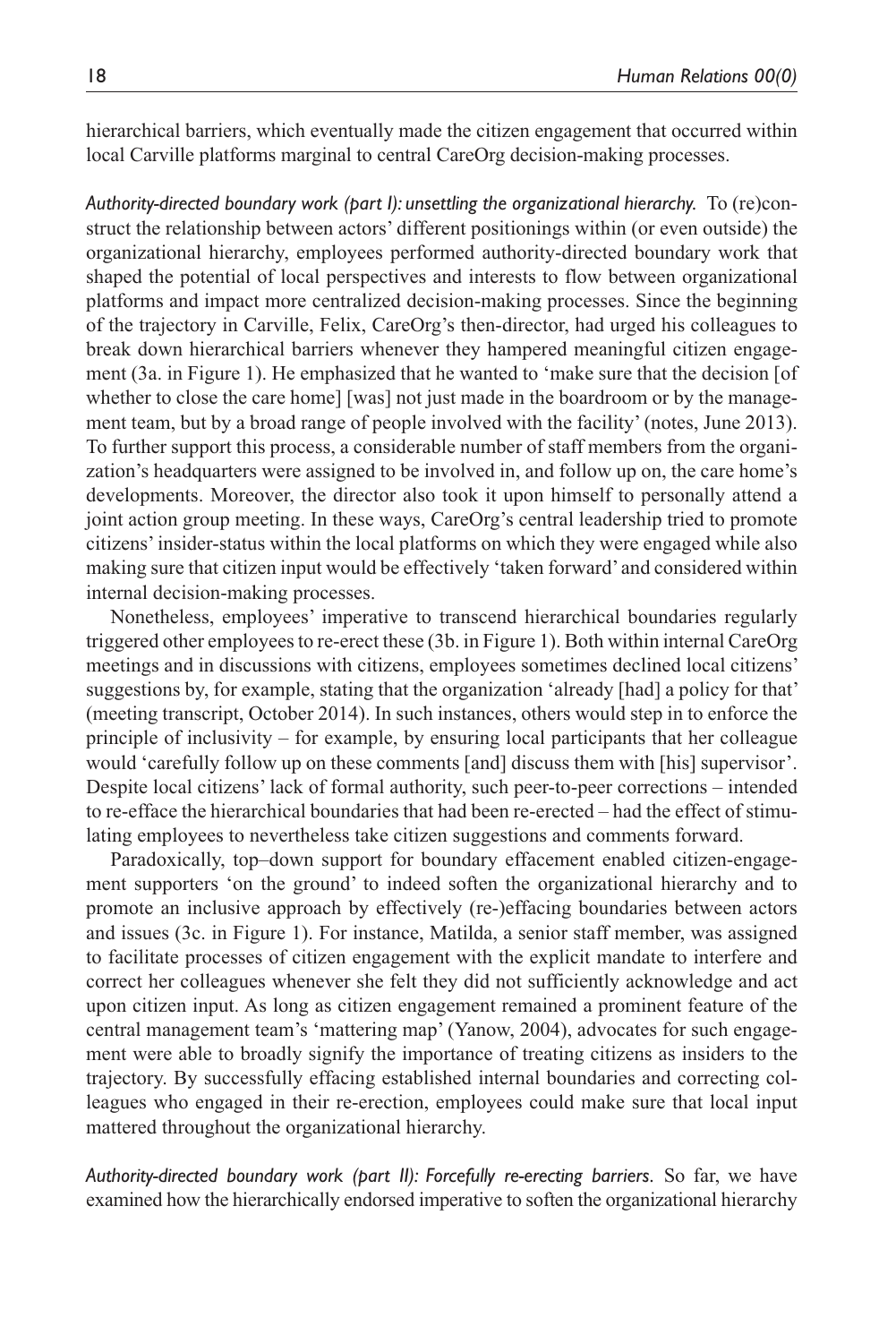played out within the local Carville spaces. Simultaneously, however, this imperative – as well as the broader strategic course of the organization – was also being challenged on higher levels of management. Specifically, CareOrg's medical staff started to oppose the director's attempts to keep its rural care homes open, which ended up prompting a leadership conflict with considerable consequences. Although the medical staff had, up until then, barely been involved in the Carville trajectory, they increasingly began to object to attempts to sustain the rural care homes, instead preferring services to be more concentrated within fewer, medically better-equipped nursing homes (news coverage, February 2015). What ensued was described as a 'classic power struggle' (interview transcript, December 2015), underpinned by conflicting views on the organization's core business and on what constitutes 'quality care'. In the process, the medical staff approached local media to express their concerns: 'They [the medical specialists] said, "This policy isn't good for the elderly  $[\ldots]$  and we're here to save them."  $[\ldots]$  And Felix [the director] personified this policy' (staff member, interview transcript, April 2015). While their critique was not solely directed at CareOrg's strategy of citizen engagement, it did significantly affect the dominant policy discourse, which up until then had stressed such engagement as a strategic focal point. In March 2015, Felix resigned as a result of the medical staff's disapproval and was replaced by an interim director. In the period that followed, the central management team triggered a process of 'strategic reorientation', which in turn recalibrated what was seen as CareOrg's core business. As a result, the new leadership moved toward a more medicalized and internally focused approach to care provision. Cynically, one staff member claimed that they, as CareOrg employees, were now forced to 'hide behind our high walls, with our doctors' (notes, July 2015), disregarding the particular needs and interests of local citizens.

Substantially altering the dynamics within local boundary-work sequences, such changes within higher management came at the cost of citizen-engagement advocates' symbolic resources in boundary negotiations elsewhere (3d. in Figure 1). Whereas the previous management team had endorsed the boundary work and peer-to-peer corrections made by those advocating for a more inclusive approach, the organization's newly articulated strategy both legitimized those who erected more-pronounced barriers between CareOrg employees and citizens, and granted local staff less influence over increasingly centralized decision-making processes (3e. in Figure 1). Two key staff members who had been involved in the trajectory, one of which was Matilda (the staff member assigned to emphasize citizen engagement), resigned shortly after the director. With their resignations, the joint action group's direct connection to CareOrg's central management team disappeared, heavily compromising the extent to which local negotiations were able to traverse the organizational hierarchy. In the period that followed, Jeff, the local care-home manager in Carville, lamented that the head office felt 'sooo far away now' (notes, July 2015). Confirming Jeff's remarks, a consultant who had temporarily supported the process of citizen engagement complained that she was no longer authorized to talk to anyone important and that Jeff's role was marginalized as decisions were now made by other managers 'that have never even been here' (notes, July 2015). After a period in which hierarchical barriers had been progressively 'broken down', the new management team reinstated strict lines of authority that sidelined both local staff and citizens.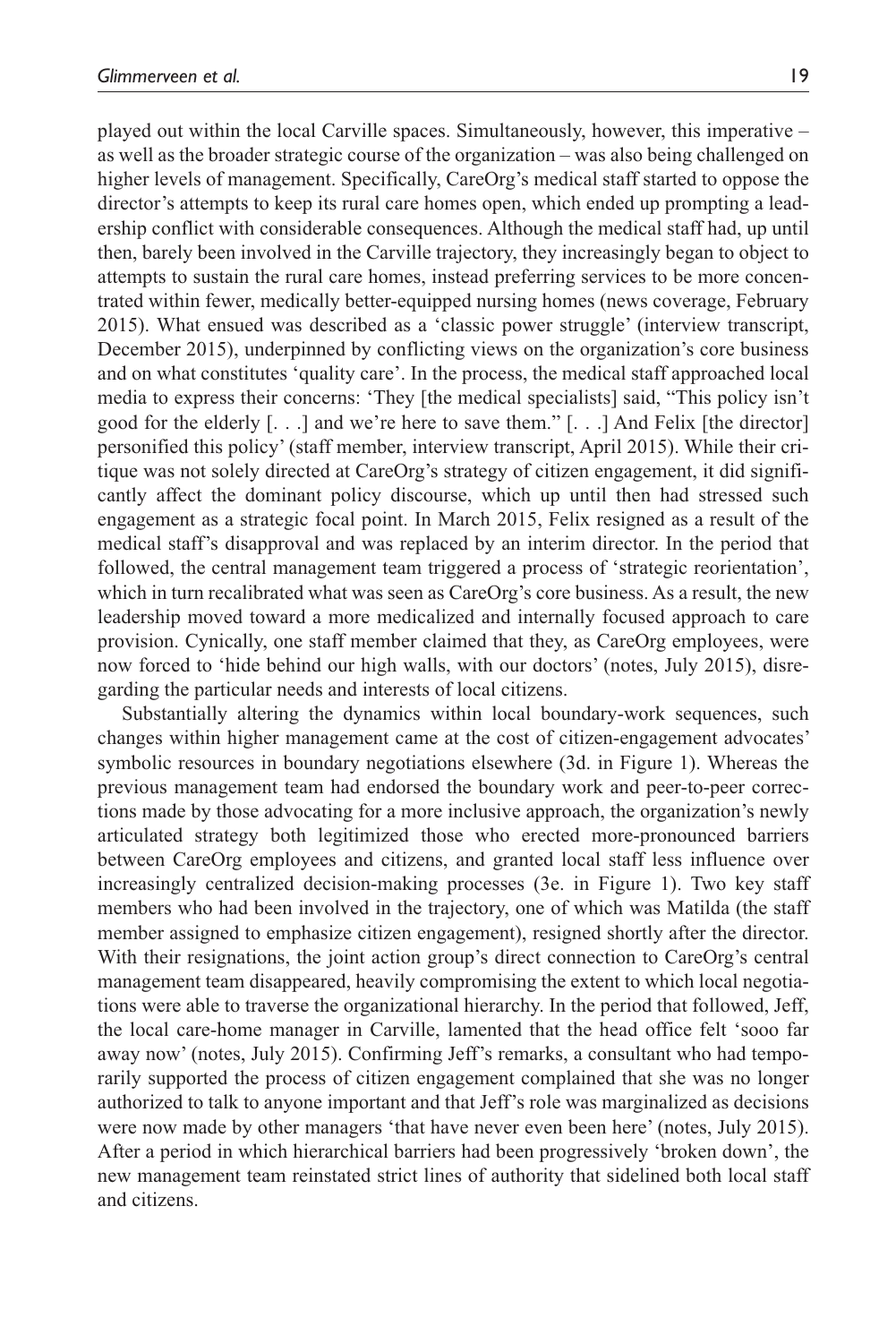Illustrating the renewed hierarchical boundaries and shifted priorities, a CareOrg board member announced in an internal meeting that the interim director would be making 'some difficult decisions' that might impact the process in Carville (meeting transcript, April 2015). Although the departing director, Felix, had recently proclaimed that after many years of making a profit in Carville he considered it 'reasonable to accept the current losses for the next few years' (interview transcript, April 2015), the new management, just a few weeks later, announced that the organization could not survive without a speedy reorganization. In July 2015, the board decided to close the care home within one year – one-and-a-half years earlier than originally planned. To the frustration of those still involved in engaging local citizens, employees received clear instructions to hold off on discussing the decision with citizen members of the joint action group. The new board's decree symbolized both the new, more-strictly bounded scope of local citizen engagement and its curtailed significance to central decision-making processes (2c. in Figure 1). Despite persistent local rumors, local volunteers were only officially informed of the management's decision three months later. In their attempts to re-efface the new hierarchical barriers and re-claim their position as insiders in the trajectory, local employees and citizens, who objected to management's unilateral decision to close the facility, asserted that 'a management team can't just [do this,] they have a town that also has a seat at the table' (meeting transcript, April 2015). Nevertheless, given the reinstated hierarchical order that had come to characterize CareOrg's decision-making processes, such efforts had become futile (1d. in Figure 1).

In conclusion, by comparing our observations before and after the change in leadership, we see that CareOrg's radical shift in policy significantly changed the power dynamics of participants' boundary work. Initially, managerial initiatives had systematically promoted citizen engagement and sanctioned actors to open up internal hierarchical barriers in order to make such engagement effective. Instead of merely creating an open space for participation, however, such top–down boundary effacement resulted in ambiguity on the ground, which fueled negotiations over – and thus increased the symbolic significance of – new, more precise or refined boundaries. For instance, while boundaryeffacing work gave rise to local platforms for citizen engagement, these platforms' members engaged in boundary-setting work in order to demarcate who would be engaged and on which issues. In turn, when such boundary-setting was seen as overly constraining the space for engagement, others would try and correct this by attempting to re-open these very same boundaries. In a nutshell, formal policies intended to transcend well-established boundaries actually gave rise to intensified sequences of boundary (re-)erection and (re-)effacement – both within and across three key areas of distinction-making: actors, issues and positions of authority.

\* \* \*

Ironically, our findings show that ongoing boundary work by actors who held formal positions of authority was necessary to ensure the effective effacement of hierarchical boundaries. Once the initial hierarchical support for citizen engagement had eroded and the new management had reinstated strict hierarchical boundaries by decree, similar boundary re-effacement attempts proved less viable. Whereas the previous imperative of boundary effacement had implied that 'local' perspectives must be attended to, the newly reinstated boundaries more clearly indicated whose perspectives needed to be considered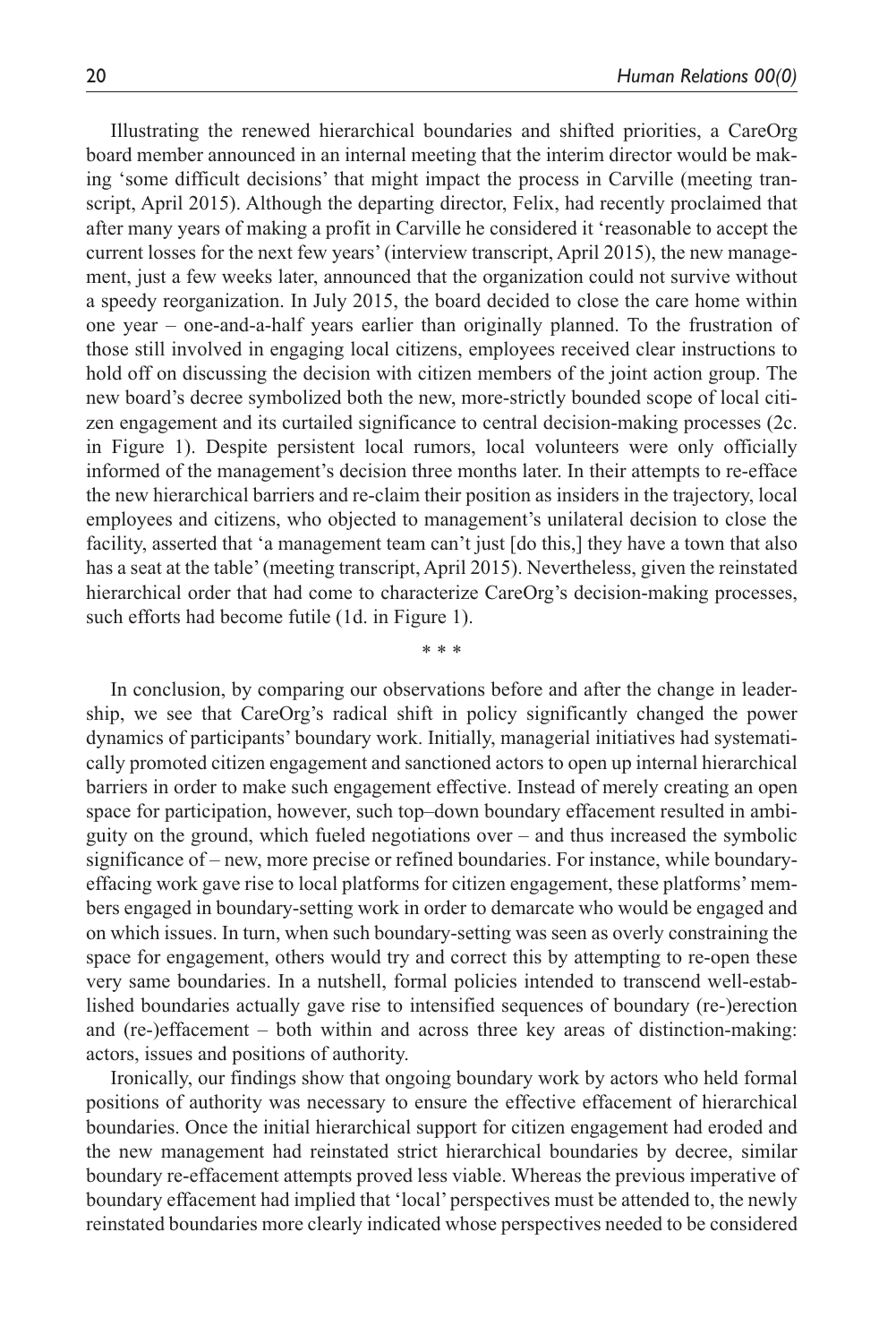– and whose did not. As a result, the objections of both local staff and citizens to closing the care home could be 'legitimately' discarded. Upon reflection, we conclude that the potential withdrawal of hierarchical support for a non-hierarchical way of working had always been hanging over the trajectory like a sword of Damocles. Local boundary negotiations and the resulting engagement of Carville inhabitants were strategically significant only as long as CareOrg's central leadership agreed to this premise. In other words, for local actor-directed and issue-directed boundary effacement to 'matter' within central decision-making, effective authority-directed boundary effacement proved to be a necessary condition. Our findings highlight the fundamental power imbalance between central-management actors and both local employees and engaged citizens, even when the latter's engagement is the official policy imperative. In the end, successful boundary effacement is at the mercy of those who control their possible re-instatement.

## **Discussion**

Building on other critical studies that refute the notion of boundaries as clear-cut divisions between organizations and their environments, we investigated the fine grain of the boundary dynamics triggered by the engagement of organizational 'outsiders'. Our findings confirm that boundaries, while not acting as clear-cut demarcations, nonetheless remain central to structuring organizational life (Paulsen and Hernes, 2003). In fact, attempts at transgression or erasure paradoxically turned boundaries into symbolic rallying points, which allowed us to investigate the intricacies of processual, dispersed, and political boundary-work dynamics. Going forward, we now turn our attention to the theoretical, methodological, and practical implications of our study.

Boundaries constitute a significant focal point for studying human relations in organizational settings since they reflect 'the essence of [the process of] organization' (Santos and Eisenhardt, 2005: 505). Our approach substantiates this notion and illuminates the convoluted and often-paradoxical dynamics that underlie this process. As a first contribution, by explicitly accounting for its *processual* (temporally sequenced) and *dispersed* (spatially situated) dynamics, our approach to boundary work reveals that, ironically, attempts at transcending organizational boundaries intensify actors' boundary work, provoking ongoing negotiations within and across multiple organizational platforms and triggering often-unanticipated temporal sequences. Instead of providing a snapshot of one type of boundary work, we analyzed how actors (1) bargained over who 'sits at the table' (*actor-directed* boundary work), (2) debated the scope of their involvement (*issuedirected* boundary work), and (3) negotiated the extent to which local participants could affect central-management decisions (*authority-directed* boundary work). By tracing actors' ongoing boundary enactments within and across these three areas of interest, we were able to witness the kaleidoscopic to-and-fro of boundary effacement and boundary erection, thus untangling the messy processes that both affect and reflect shifting insider– outsider relationships. Consequently and importantly, witnessing one type of boundary work occurring on one platform at one point in time is of limited analytical value and can even be misleading when making sense of putative insider or outsider statuses. As we have shown, any single act of boundary construction may directly or eventually trigger an opposite effect, or may simultaneously be counteracted on another platform at another point in time. For this reason, such acts only become meaningful when analyzed as part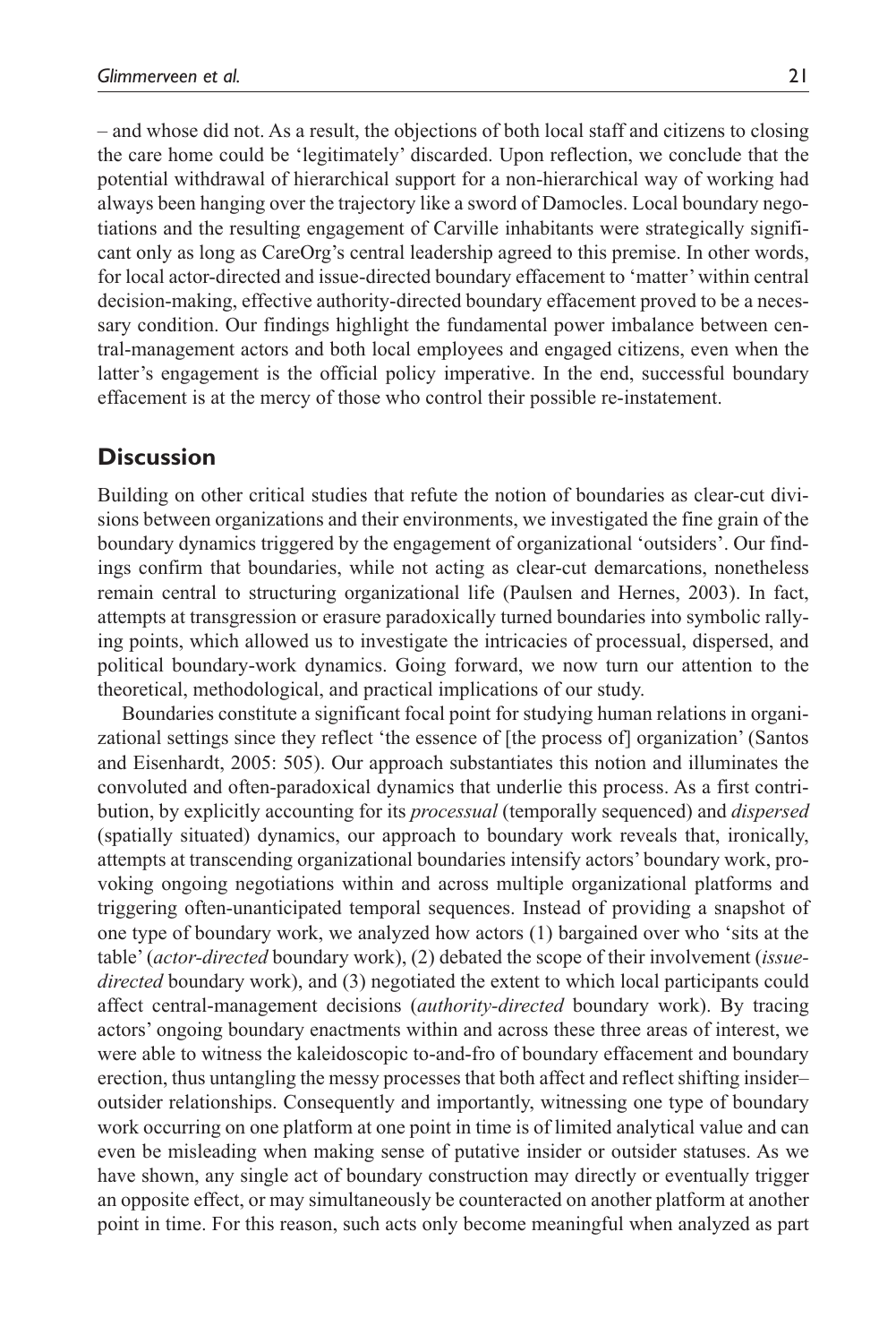of a stream of interrelated moves and countermoves, and placed against the backdrop of boundary work done elsewhere. By analytically focusing on the spatially and temporally situated boundary work through which actors negotiate the parameters of insider–outsider positionings and by sensitizing themselves to contradictory and counterintuitive patterns and processes in their analyses, researchers can improve their accounts of the sometimes-paradoxical connections between consecutive or concurrent boundary enactments.

Such paradoxical sequences and situational contradictions, we believe, deserve more systematic research attention, particularly when studying the 'messy' boundary dynamics typical of most organizational settings. Crucially, attempts at transcending or effacing boundaries and pursuing inclusiveness still evoke questions about who or what is (not) considered to 'matter' within an organization (Yanow, 2004); triggering intensified boundary-work sequences and paradoxically eliciting boundary re-erection. Distinctiondrawing, in tandem with boundary effacement, thus remains at the heart and soul of any process of organizing. In contradistinction to the notion of the 'boundaryless organization' (Hirschhorn and Gilmore, 1992) or to any plan or policy designed to integrate organizational, professional, or functional fields or units, attempts to erase boundaries will – subsequently or simultaneously – provoke the re-drawing of boundaries and making of categorizations. In essence, while acts of boundary effacement constitute symbolic moves that may or may not reconfigure how others perceive divides within or between organizations, these acts do not put a halt to people's inclinations to draw distinctions, nor do they automatically settle competing perspectives on how to efface (or indeed reerect) boundaries. Consequently, researchers need to become more sensitive to how acts of boundary effacement tend to both increase the salience of organizational divides and trigger actors to make these divides explicit.

How, then, does our approach differ from other approaches within existing boundarywork literature? Zietsma and Lawrence's (2010) influential study, for example, is also rooted in a processual approach to boundary work. The difference, we contend, lies in that our study takes the processual conceptualization of boundary work one step further. By referring to the 'state' of boundaries (2010: 213) and by speaking of boundaries 'around' an organizational field (2010: 190), Zietsma and Lawrence tend to use boundaries themselves as a starting point before investigating how they are subject to processes of change. In contrast, our analysis primarily looks at people's in-situ boundary enactments. This subtle-but-significant difference reflects 'two versions of the social world: one, a world made of things [i.e. boundaries] in which processes represent change in things; the other, a world of processes [i.e. boundary-enactment sequences] in which things are reifications of processes' (Van de Ven and Poole, 2005: 1379). When we analytically reify boundaries – that is, when we disconnect them 'from the process that created them' (Bakken and Hernes, 2006: 1601) – we also risk obscuring some of the constitutive processes of insider–outsider relations. For example, by highlighting boundary work's processual and dispersed nature, our approach sensitizes us to both the possibility and the consequences of diametrically opposed boundaries that can be enacted across different locales and/or at different points in time – the locally engaged, yet centrally excluded position of Carville citizens being an illustrative case in point. Moreover, our approach brings into focus how boundary effacement actually requires ongoing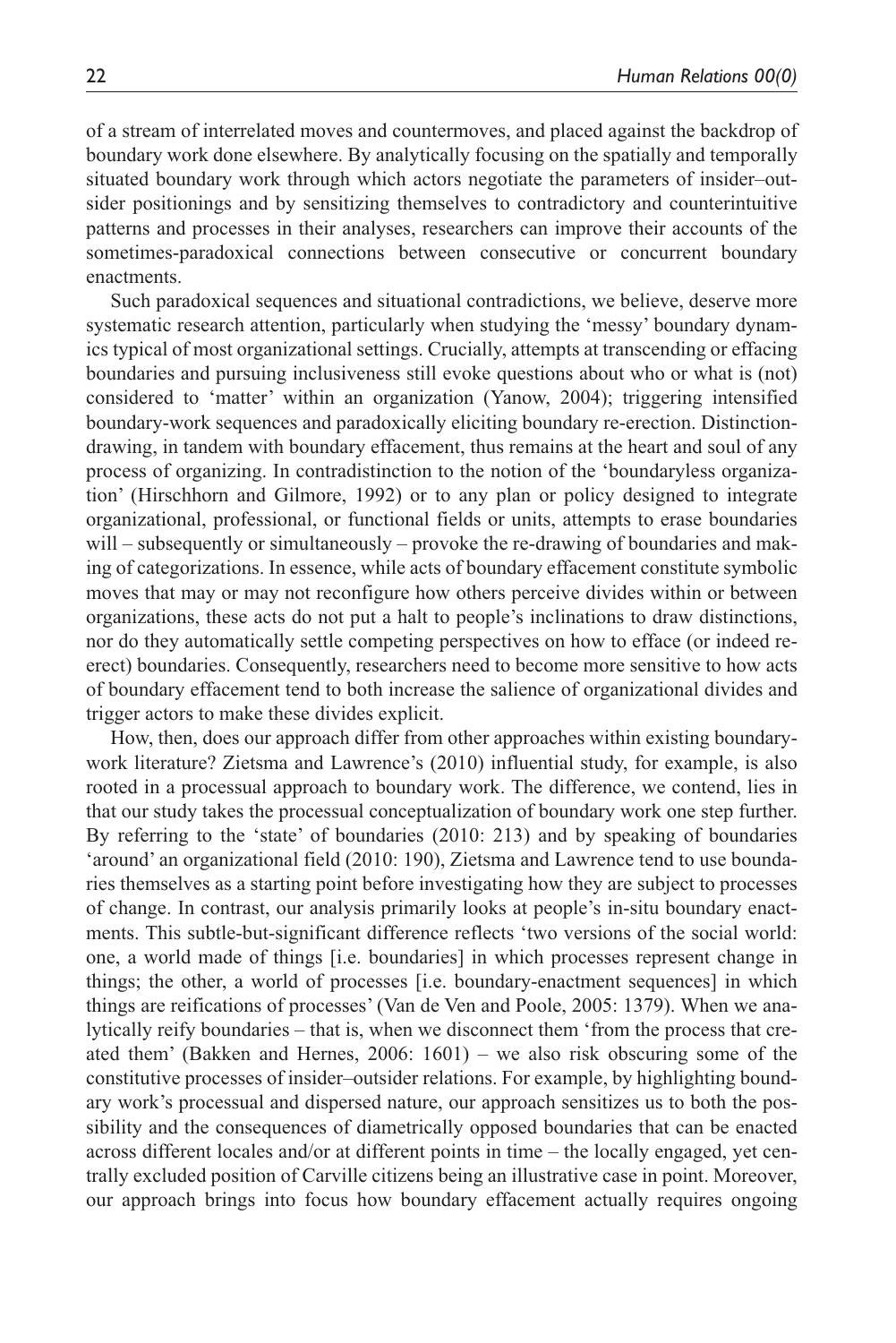boundary work, as it cannot be assumed that one's acts of inclusion will resonate with other actors or in other social settings. It thus illuminates the contested and situationally constructed nature of insider–outsider divides, the parameters of which may be constructed differently by different actors and within different social settings. In sum, if we restrict our analysis of outsider engagement to temporally or spatially isolated acts of boundary spanning, then we turn a blind eye to the multi-sited, moment-to-moment quality of boundary opening and boundary closing that characterizes actors' bargaining over 'appropriate' insider–outsider relations. By conceptualizing boundary work as ongoing boundary-enactment sequences, we can account for the interactive and often-paradoxical dynamics that lay beneath the surface and beyond the horizon of any single act of boundary work within confined organizational settings.

Our critique of parsimonious boundary conceptualizations resonates with critical work in the field of management consultancy (e.g. Alvesson et al., 2009; Wright, 2009). Here, scholars have called for a more dynamic approach to boundaries and highlighted 'the need to specify insider–outsider relations with respect to what, whom, and when' (Sturdy et al., 2009b: 172). While this strand of work has significantly contributed to a more dynamic concept of boundaries, we contend that its implications have yet to be fully fleshed out within empirical analyses, which still largely rely on interview data (e.g. Alvesson et al., 2009; Wright, 2009). While Sturdy et al.'s (2009b) work also draws on observational data in capturing insider–outsider dynamics, our current focus on situationally dispersed boundary negotiations within and between multiple empirical sites allows us to expand extant theorization by scrutinizing how actors' situated boundary enactments are (dis)connected across space and time. By engaging in first-hand observations of boundary-work processes as witnessed within and across multiple social settings, our study provides the empirical groundwork required to grasp the 'short-lived factors and changes' (Van de Ven, 2007: 212) that affect how insider–outsider relations are shaped over time and across sites. This, in turn, also makes it possible to more fully explore these relationships' emergent and dispersed power dynamics – an issue we will now explore in greater detail.

As a second theoretical contribution, our study demonstrates that, despite possible efforts to transcend hierarchical boundaries, established power imbalances continue to shape the relations between actors across and beyond the organizational hierarchy – sometimes within direct confrontations and oftentimes by sidelining opposition or by keeping potentially problematic issues off the agenda (the eventual decision to close the venue being a cynical example). By following actors and issues throughout a variety of formal and informal settings, we were able to capture the differential impact of central actors' boundary enactments on locally performed boundary work: top–down boundary *effacement* legitimized local actors' engagement while simultaneously intensifying the performance of boundary work, whereas top–down boundary *re-erection* unambiguously shut down such space for negotiation and dissolved local actors' influence. As a consequence, we conclude that – even when endorsed by formal policies and successfully pursued within participatory processes – outsider engagement remains vulnerable to the whims of central actors' priorities. For example, even when local Carville citizens were (eventually) granted influence within the newly erected local platforms for engagement, this did not guarantee that their input would actually reach central decision-making agendas, nor did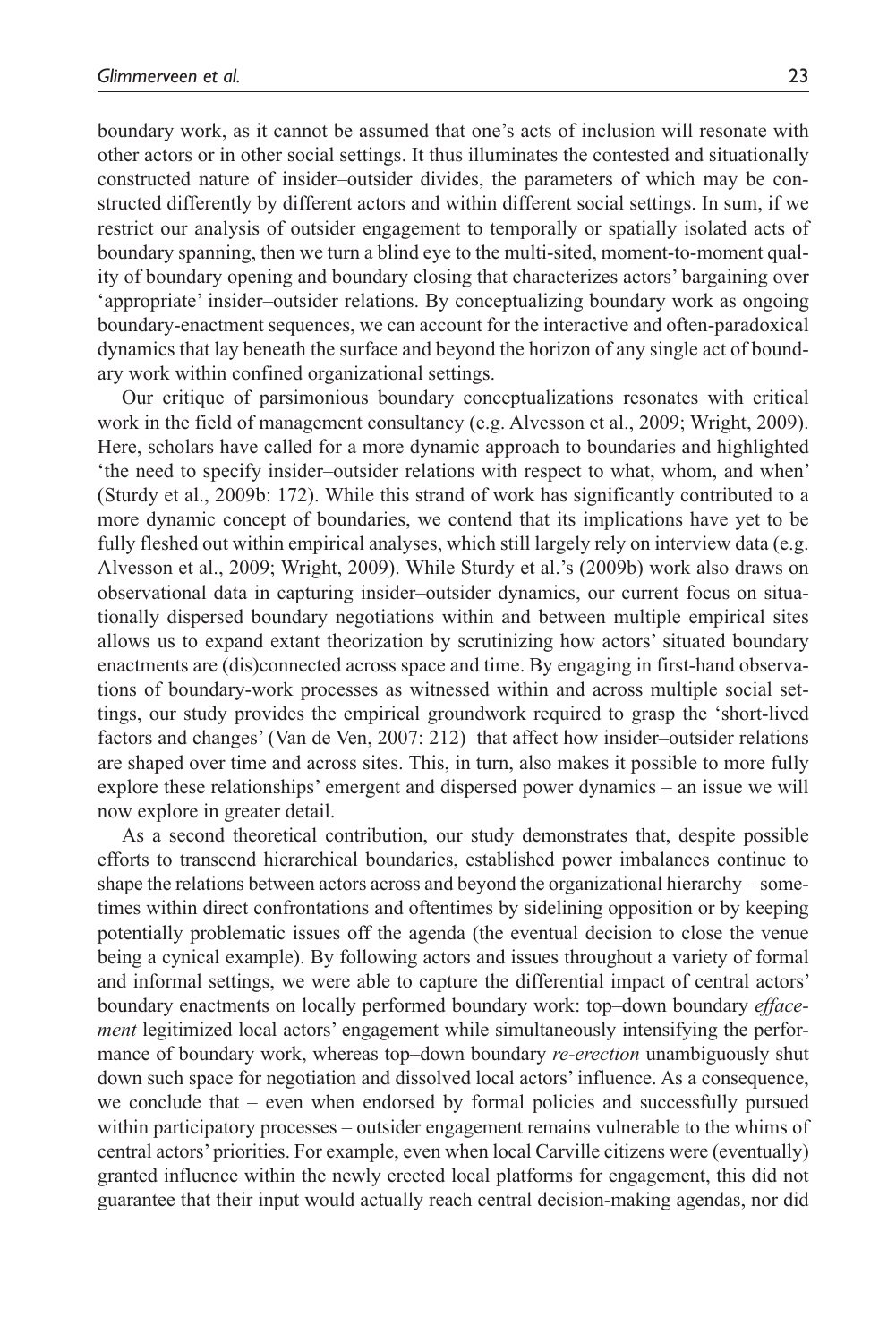it imply that all employees were fully convinced that citizen perspectives indeed mattered. When 'external' actors lack the formal means to advocate on 'internal' platforms, their so-called empowerment appears to remain highly situated and contingent upon established power relations. While we certainly do not claim that efforts to engage with designated outsiders are necessarily futile or unproductive, we do contend that the effectiveness of an inclusive and non-hierarchical approach paradoxically depends on ongoing hierarchical support and managerial enforcement.

By acknowledging the persistence of such power dynamics in the pursuit of boundary transcendence, our approach is relevant beyond our current focus on citizen engagement. In particular, investigating boundary-enactment sequences may provide a useful analytical lens in other empirical settings that also involve attempts at non-hierarchical coordination against a background of existing hierarchical positions and relations. For example, research on employee participation in organizational change initiatives indicates that attempts to move across hierarchical lines may still 'result in existing asymmetrical power relations being accepted and normalized' (Thomas and Hardy, 2011: 325). Similarly, studies of teamwork (e.g. Chreim et al., 2013; Finn et al., 2010) have shown that despite teamwork's 'ostensibly egalitarian rhetoric' (Finn et al., 2010: 1152), power inequalities continue to shape teamwork dynamics, both among team members and within a team's relation to the broader organizational hierarchy (Barker, 1993). Within such fields of research, our approach may help scholars appreciate the layered and complex character of attempts at so-called boundary spanning. It helps to highlight the intricate and dispersed boundary-work dynamics, and the potentially paradoxical sequences that may ensue, as actors strive for 'participation' or 'horizontal mutual adjustment' – triggering the overt or covert power play or self-disciplinary control that may effectively delimit the scope of such efforts.

This brings us to our third and final contribution. In order to adequately unravel such interconnected boundary-enactment sequences, we believe that researchers' methodological and analytical focus should move back and forth between the various empirical sites in which boundaries are (re-)erected, challenged, or transformed in order to trace emerging (dis)connections across these sites. Accordingly, we have honored Van Hulst et al.'s (2017: 233) plea to ethnographically follow people, things, and issues as they travel across different locales:

Instead of offering a static account of organizational settings and structures, or of a team, organization or community in isolation or in two-way interactions, the 'following fieldworker' travels along with, or 'trails', actors, interactions and/or artefacts, 'mapping' over time and across locales, levels and domains.

In our case, in order to lay the empirical groundwork necessary to make claims about local cross-boundary dynamics and their contingencies on broader power relations, we followed both actors – that is, we 'shadowed' (McDonald, 2005) designated boundaryspanners as they traversed through internal and cross-boundary spaces and assumed different positions within different organizational arenas – and issues – that is, we tracked the issue of outsider engagement as it was negotiated throughout decision-making processes within and across multiple organizational communities.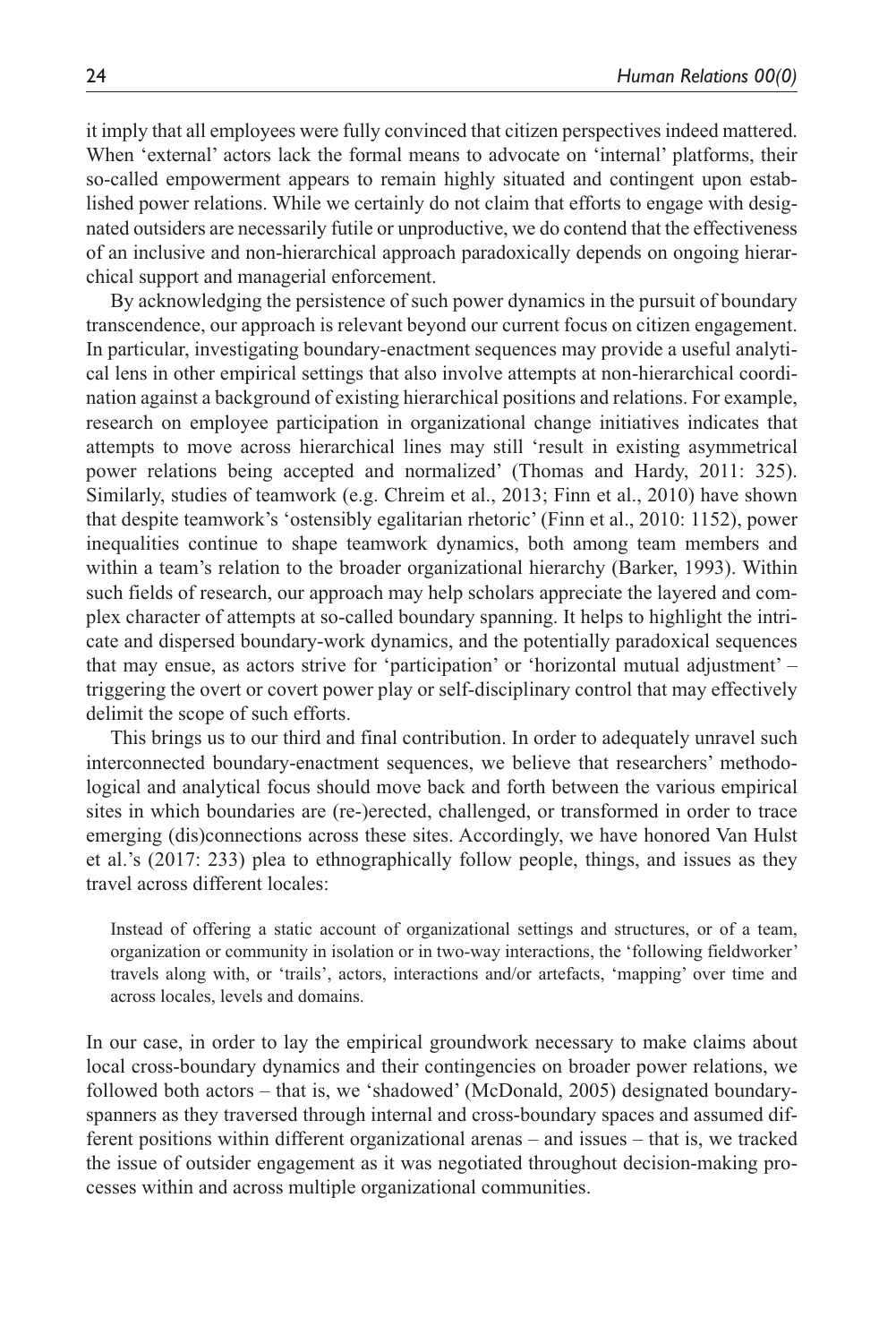As this methodological strategy of following makes it inherently challenging to anticipate which processes and spaces will significantly intersect and how, fieldwork must be set up to maximize exposure (Schwartz-Shea and Yanow, 2012) to those boundary-work sequences that shape the position of outsiders in relation to internal work processes. For our, and indeed for any, such study, fully realizing such exposure proved impossible in terms of time and difficult in terms of access, especially as one can never consistently predict which meetings or platforms will give rise to the interactions most relevant to the research questions at hand. Importantly, future research following this approach should first and foremost keep an eye on both those organizational spaces in which actors attempt to resist or oppose the discourse endorsed by those in power and on the ways in which people try to neutralize such resistance in their frontstage or backstage interactions. Such sensitivity to silent or silenced resistance (or, alternatively, to resistance to resistance) may help prevent blind spots from developing, that is, it may prevent fieldworkers from losing sight of the actors and issues that remain 'disconnected' from what is being followed.

In addition to these three theoretical contributions, our approach to boundary work also suggests a number of practical implications for citizens, professionals, managers, and policy makers who pursue citizen engagement. First, we caution advocates not to approach citizen engagement as a 'one-off' issue of institutional (re)design – a notion that still pervades much of the literature on citizen engagement (e.g. Fung, 2006). Importantly, the job is not done after a local space for citizen engagement has been created. Instead, this is when the real work begins: advocates should be prepared to make an ongoing investment in dealing with recurrent contestations over the scope and impact of participation – facing a range of actors with often-competing interests and divergent perspectives on what citizen engagement should look like (Glimmerveen et al., 2018, 2019). In particular, our study shows that citizen-engagement advocates must not turn a blind eye to the 'internal' organizational dynamics that precipitate or are triggered by 'external' alignment with citizens. While in our study their participation on local platforms appeared to be increasingly productive, citizen engagement eventually proved futile after being sidelined by the new management team as it reinstated strict lines of authority and terminated the initiative. Given that the impact of citizen engagement is, to a large extent, negotiated outside the arenas designated for such engagement, participation advocates should expect to play on multiple 'chessboards' at the same time. It may require a substantial investment to engage with those actors who may not be 'natural' proponents of citizen engagement (e.g. financial controllers, medical specialists, logistics managers, etc.) and to make sure that local boundary effacement is recognized and deemed significant beyond its immediate context.

Second, our findings shed a different light on the prevalent idea that effective participation (or any attempt at cross-boundary engagement) is at odds with centralized control (e.g. Loeffler and Bovaird, 2016). While participation by definition requires a degree of decentralized control, our findings suggest that hierarchical enforcement may sometimes be necessary in order to 'internally' advocate for participation among front-line employees who would otherwise not be inclined toward citizen engagement. At the same time, however, hierarchical enforcement without street-level discretion and dedication may be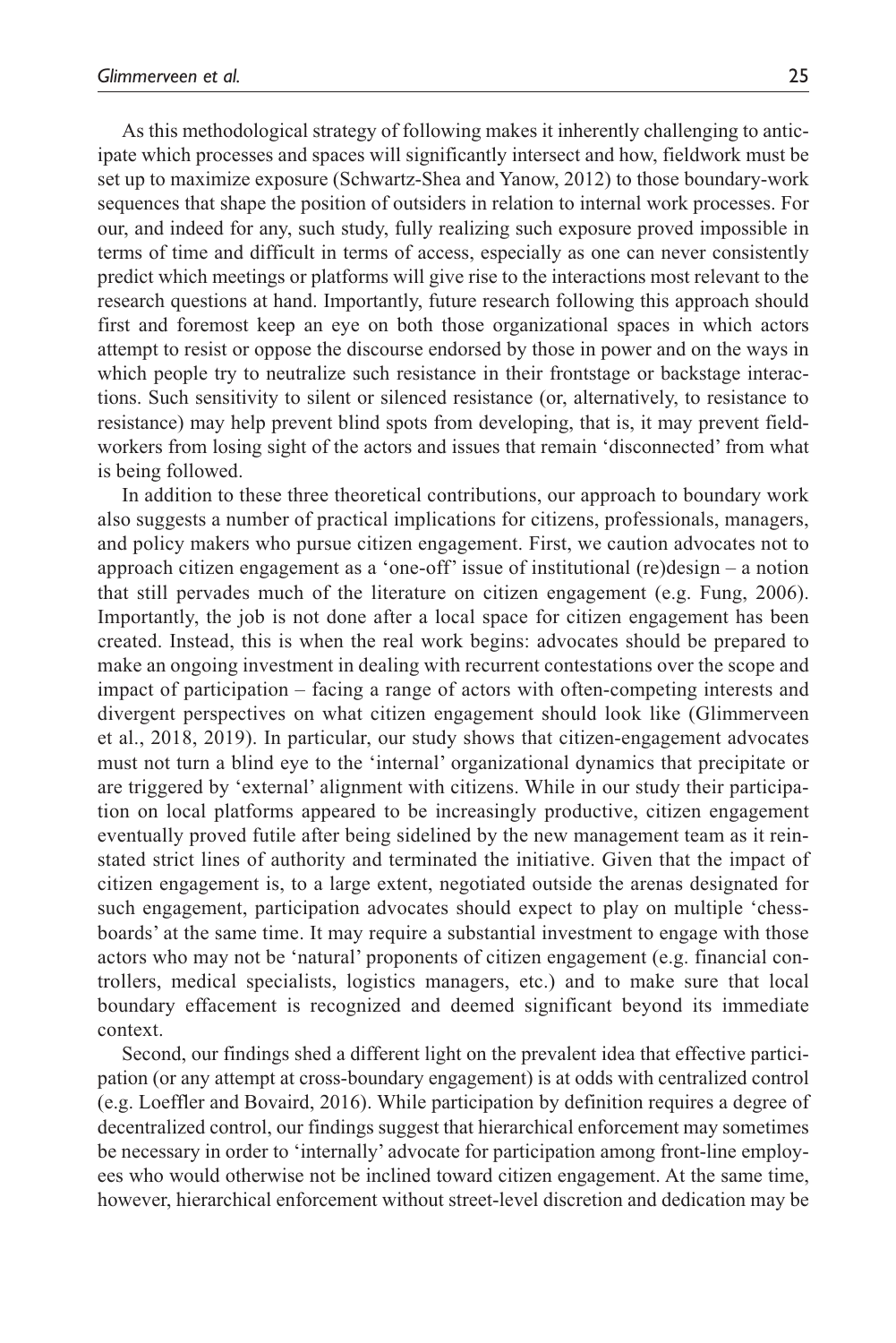equally ineffective. Still, we caution against the tendency among citizen engagement advocates to see decentralization as a panacea for participation.

Third and finally, our study also shows that citizen engagement advocates should be reflexive about the often-unrealistic expectations and unintended consequences that may turn citizen engagement into a high-maintenance and high-risk initiative – both for the participating citizens and for the organizations that pursue their engagement. Participation is not a magic bullet for service improvement. In fact, and especially, when predicated on unrealistic expectations of alleged organizational-boundary transcendence it is more likely to frustrate rather than empower those who choose to participate.

## **Conclusion**

Our study of outsider engagement refutes the popular notion of boundary transcendence as the new model of and for organization (Hirschhorn and Gilmore, 1992). Building on the idea that 'changes toward fluidity and complexity should not be taken as synonymous with boundaries disappearing' (Paulsen and Hernes, 2003: 4), our analysis of boundary work's processual, dispersed, and political dynamics shows that the alleged transcendence of organizational boundaries remains a highly circumscribed process. In our study, actors' temporally sequenced and spatially situated boundary enactments typically exposed a constant to-and-fro between (issue, actor and authority-directed) boundary opening and boundary closing. As such, our analysis has demonstrated how formally sanctioned boundary effacement from 'up above' can paradoxically trigger intensified actor and issue-specific boundary work 'on the ground'. Moreover, we have shown how the top–down re-erection of hierarchical boundaries – a move that effectively marginalizes those lacking formal authority – can be equally contentious. In fact, such a re-instatement of hierarchical order unambiguously shuts down potential space for negotiation, highlighting the persistence of power imbalances despite attempts to soften them. As a result, internal organizational hierarchies, professional-turf matters, and us–them antagonism remain, however ironically, germane to the heart of attempts to transcend organizational boundaries.

#### **Acknowledgements**

We would like to express our sincere gratitude to all of the CareOrg employees and local citizens who participated in this study, to the Jo Visser Fund for financially supporting our research project, to Arjen Schmidt for commenting on an early draft of this manuscript, and to Lilli Turner for her meticulous editing.

### **Funding**

The authors disclosed receipt of the following financial support for the research, authorship, and/ or publication of this article: This research project was funded by the Jo Visser Fund.

### **ORCID iD**

Ludo Glimmerveen **b** <https://orcid.org/0000-0002-4015-0025>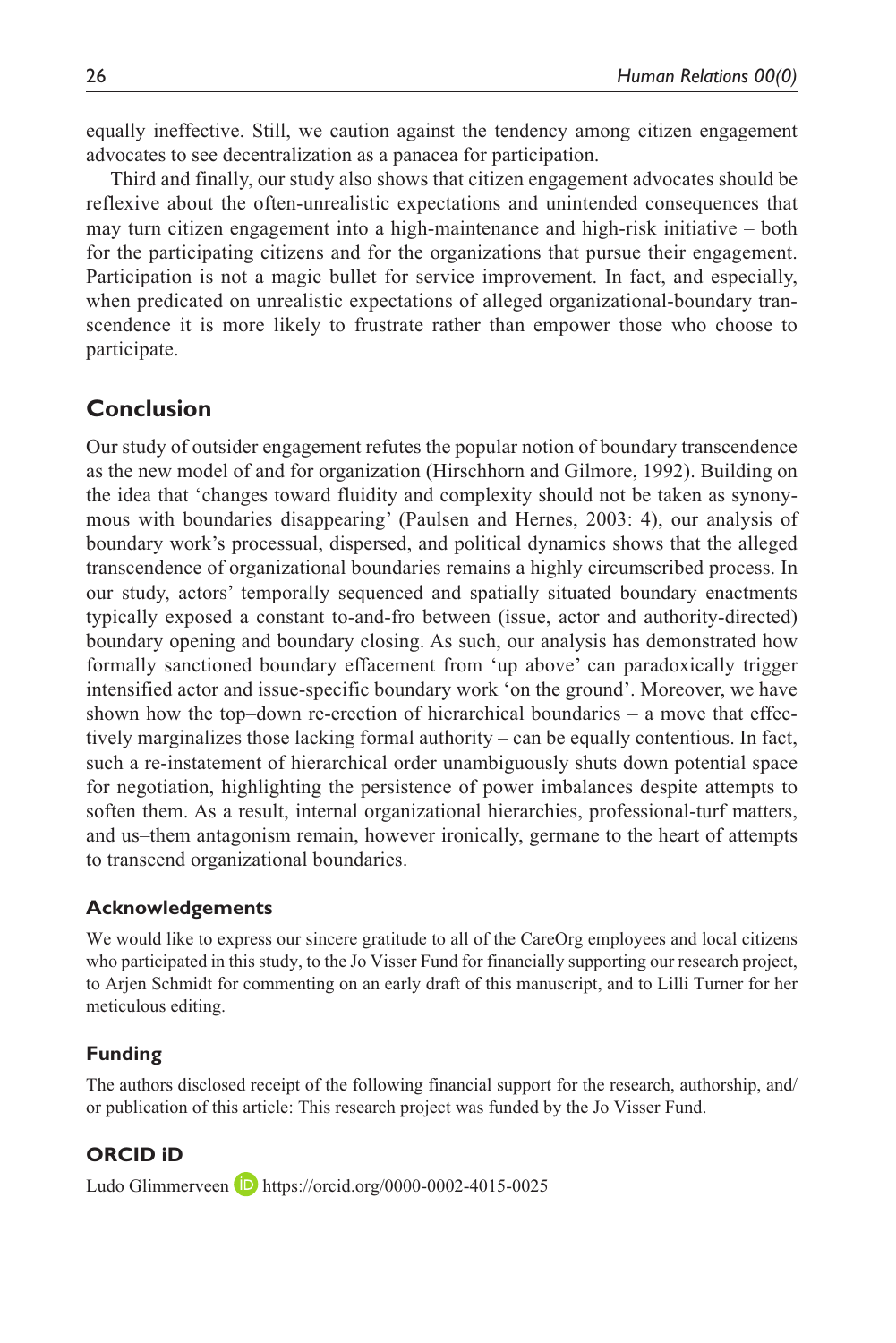### **Appendix 1: On researcher positionality**

In ethnographic studies, reflexivity is key: how do a researcher's personal characteristics and location in the field affect a research project's outcomes (Schwartz-Shea and Yanow, 2012; Ybema et al., 2009)? This section provides a first-person account in which I (i.e. this article's first author) reflect on how, in my experience, participants apprehended my presence as a researcher, how I related to these participants, and how developments within my empirical field affected my position.

Let me start with how I experienced my relation to the local citizens I came across during my fieldwork. Generally speaking, I felt like an outsider spending time in Carville. Being a rural settlement with under a thousand inhabitants, people in this town tended to know each other fairly well, often having lived here for at least a substantial part of their lives. People in Carville were allegedly known for their skeptical attitude toward the government, 'the big city', and the Randstad (the mostly urban western part of the Netherlands). This common belief was regularly confirmed during my fieldwork, for example, as people often made critical remarks about 'The Hague' (i.e. where the Dutch national government resides), while also regularly mentioning the feeling of being 'left out' by the larger municipality that Carville was part of. During my fieldwork, I lived and worked in Amsterdam while, being in my late 20s, I was also considerably younger than the local citizens engaged with the care home's developments. Especially upon my first arrivals in Carville, I indeed felt like an outsider. Initially, many local citizens did not seem too eager to open up within conversations, both with me and within the initial meetings with CareOrg employees.

While I remained somewhat of an outsider throughout my fieldwork (I spent much more time outside than inside the field), this experience did change over time. Having grown up in a fairly small town in a (different) rural area in the Netherlands, I more-orless unwittingly found myself stressing these rural roots when introducing myself to people in Carville – something I would rarely do otherwise. On a few occasions, when it made sense to spend longer than one day in town, I spent the night in a vacant room in the care home (I lived over 200 kilometers away, initially lacking a driver's license). These prolonged stays provided me with opportunities to walk around town and to learn about the town's recent history: about the large mental health institution, for example, which had already closed over 25 years ago, but still seemed to leave considerable marks on inhabitants' collective consciousness. Or about the years-long debate about what would happen to the large piece of land that this institution left behind. While such issues may seem trivial to my research focus, they constituted an important context to understanding citizens' perspectives on the current situation surrounding the care home.

Moreover, and more practically, knowing this history helped me with small talk and building rapport with local townsmen. Seeing me returning to Carville regularly over what eventually turned out to be a two-and-a-half-year period, I established positive rapport with several people in town who were involved with the care home's developments. For example, people started inviting me over for dinner and offered me the use of their bicycles when spending time in town. Gradually, they also started being more open in their conversations, sometimes sharing their experiences, motivations, or rationales under the condition that I would not share these with others in the trajectory. Because of my status as an outsider, it seemed that local citizens also considered it harmless to be relatively frank with me. Moreover, my longer stays in town allowed me to strike up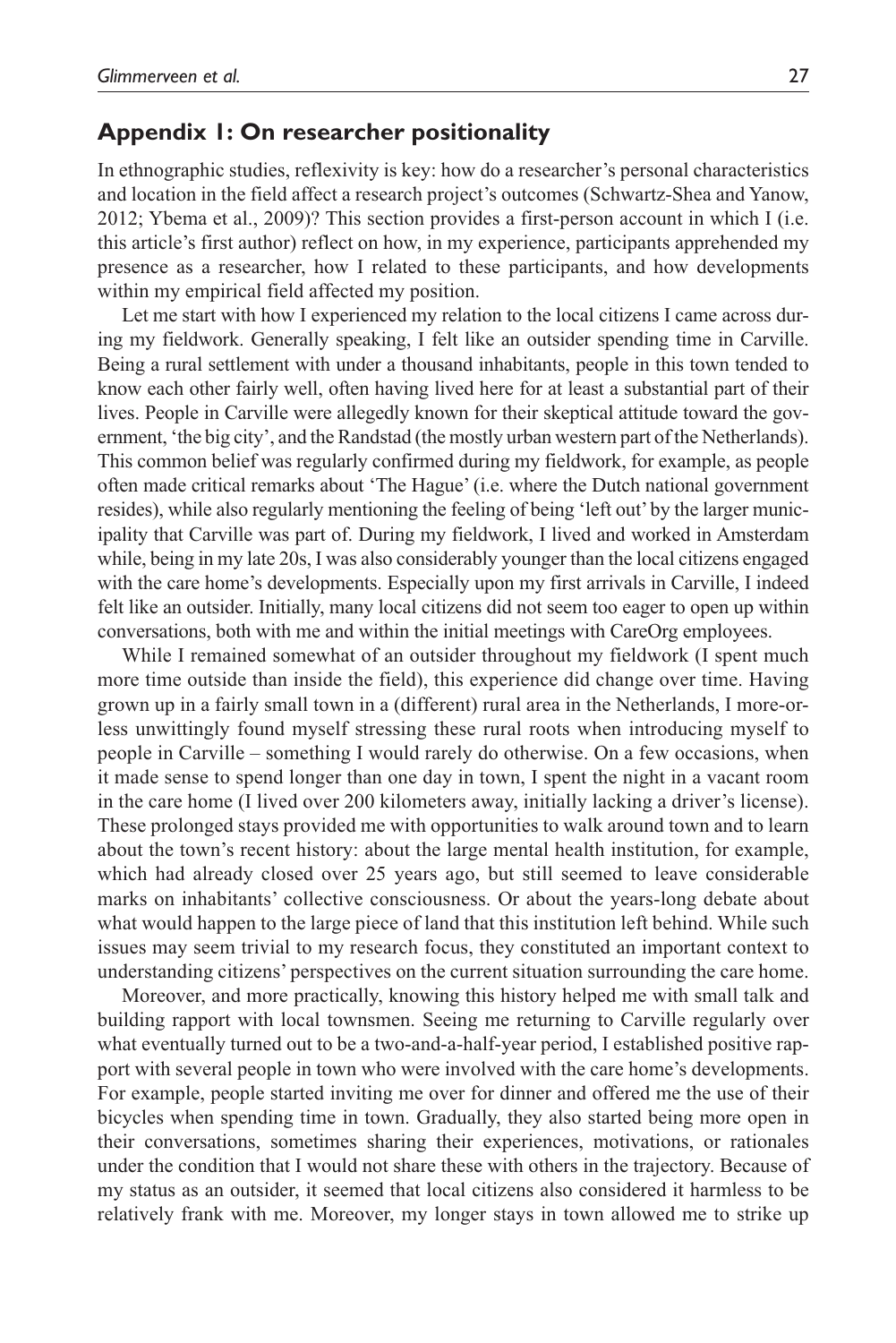conversation with people I randomly encountered, enabling me to get a feel for how big of an issue the situation around the care home was to the people in town. It increasingly made me relate to the locals' fear of the care home being closed – seeing yet another public facility move away from the town.

Still, it was a select number of CareOrg employees with whom I built up my closest ties during fieldwork. The entry point for my research at CareOrg was a shared interest in learning about the pursuit of citizen participation. Accordingly, the main advocates of citizen participation within the organization, including CareOrg's director, were the ones most supportive to my presence as a researcher. At the study's onset, they constituted my key informants as I tried to gain an initial understanding of the organization's strategies and experiences within their pursuit of citizen participation. Following this pursuit, I came to sympathize with these people's ambition to let citizens participate in decisionmaking processes that affected them. It was relatively easy to personally relate to their agendas – even though these were never entirely unambiguous. As several of these people occupied powerful positions within the organization, our shared interest granted me with considerable advantages in terms of access: it opened many doors to potential research sites that I expected to be relevant to my inquiries.

At the same time, as I found myself establishing a good relationship with these citizenparticipation advocates, I had to take particular care not to skew my personal identification nor my exposure in the field toward these advocates' actions, accounts, and agendas. The 'easy access' following from their interest in my research also made me conscious of what I might not be seeing when only relying on them as gatekeepers. In other words, I had to deliberately seek exposure to those sites where support for participation was less self-evident; sites where I might encounter alternative accounts of the pursuit of participation. For example, I made sure to expose myself to the dynamics and developments within CareOrg's logistical department; a department that participation advocates sometimes scolded for 'operating on an island' and frustrating the organization's participatory ambitions. It was here that I was able to grasp a better understanding of the competing considerations that various employees had to deal with; considerations that were potentially at odds with the 'democratizing' imperative of participation. Such exposure was crucial to my research and to my eventual findings, that is, making it possible to move beyond the notion of citizen participation as a panacea for local care service governance.

Having said that, my position in the field sometimes did limit my empirical scope, especially during later parts of my fieldwork. Initially, while my main focus was on the local process in Carville, I experienced no difficulties 'accessing' the organization's regional office or central headquarters. In hindsight, however, I did not get an entirely satisfying view of the rationales and strategies applied by what eventually turned out to be an important group of actors: the organization's medical staff. While the medical staff was not directly involved in the participatory trajectory in Carville, their actions triggered a leadership crisis and the subsequent resignation of CareOrg's director.

These events substantially affected the local trajectory, but also my own position as a researcher. Toward the end of my fieldwork, the developments within the organization's leadership frustrated my former abilities to easily access research sites. As various participation advocates had resigned from their offices, the perceived significance of my research to the organization's central management was heavily compromised. I now experienced that accessing research sites indeed turned out to be 'a continually negotiated process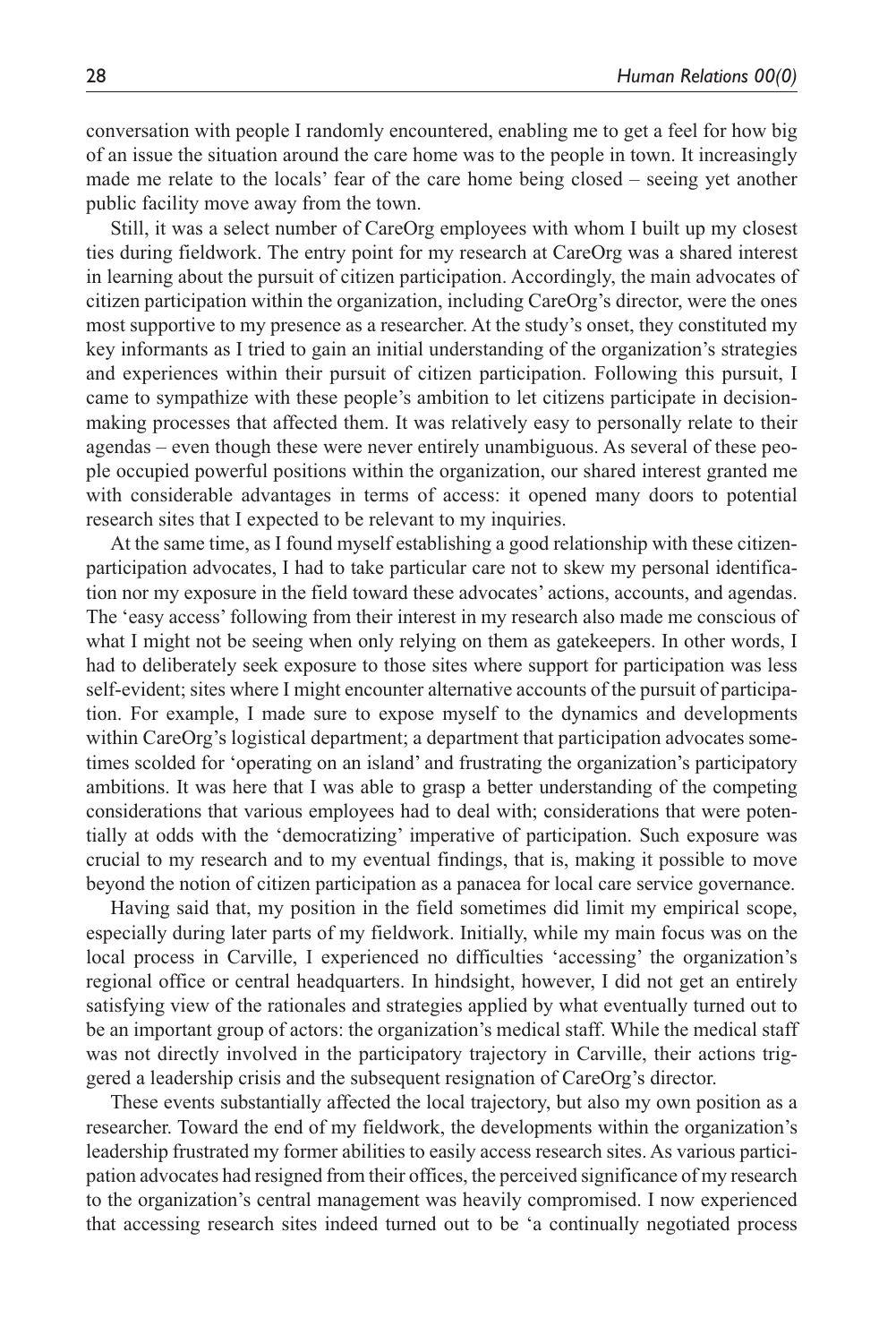[that] reflects localized socially embedded conditions and practices' (Bondy, 2013: 578) – whereby such 'localized conditions' had not changed in my favor. My research endeavors were not immune to the (political) processes that I was studying.

## **References**

- Bondy C (2013) How did I get here? The social process of accessing field sites. *Qualitative Research* 13(5): 578–590.
- Schwartz-Shea P and Yanow D (2012) *Interpretative Research Design: Concepts and Processes*. New York: Routledge.
- Ybema S, Yanow D, Wels H, et al. (eds) (2009) *Organizational Ethnography: Studying the Complexities of Everyday Life*. London: SAGE.

## **Appendix 2: Sample interview protocol**

Interviewee: CareOrg regional logistics manager.

Site: Regional Office of CareOrg, around 30 minutes by car from Carville.

Context: This interview was conducted eight months into our fieldwork, one day after a meeting of the 'joint action group' in which [interviewee] was 'corrected' by his colleague, who thought he was not sufficiently acknowledging (and following up on) suggestions made by a local citizen. In short, the townsman seemed to emphasize the merits of contracting local businesses for supplying meals in the care home, and of granting some choice to the care home's inhabitants in this matter. [Interviewee] responded by emphasizing the challenges of local contracting and providing choice, stating that these were 'nice ideas', but 'impossible' to realize. I mainly wondered: how did [interviewee] experience these interactions himself, particularly the part where he was 'corrected' by his colleague? And how does this relate to how he sees his own role in the trajectory in Carville?

Interview goals:

- Grasp a better idea of [interviewee's] interpretation of *his own role* in the care home's situation and how this compares to his colleagues' involvement;
- Get a broader sense of *what the pursuit of participation means* for the logistics department's role and position, and whether/how this is being discussed within the logistics department;
- What [interviewee] considers a *legitimate scope for citizen participation*, and how he feels about the way this scope is currently materializing within the process around the care home;
- Grasp [interviewee's] perspective on *yesterday's meeting* and, in particular, the discussion around the 'meals situation'.

Introduction before starting the interview:

• We already came across each other within meetings around care home, glad that we now have opportunity to have a more in-depth discussion about how you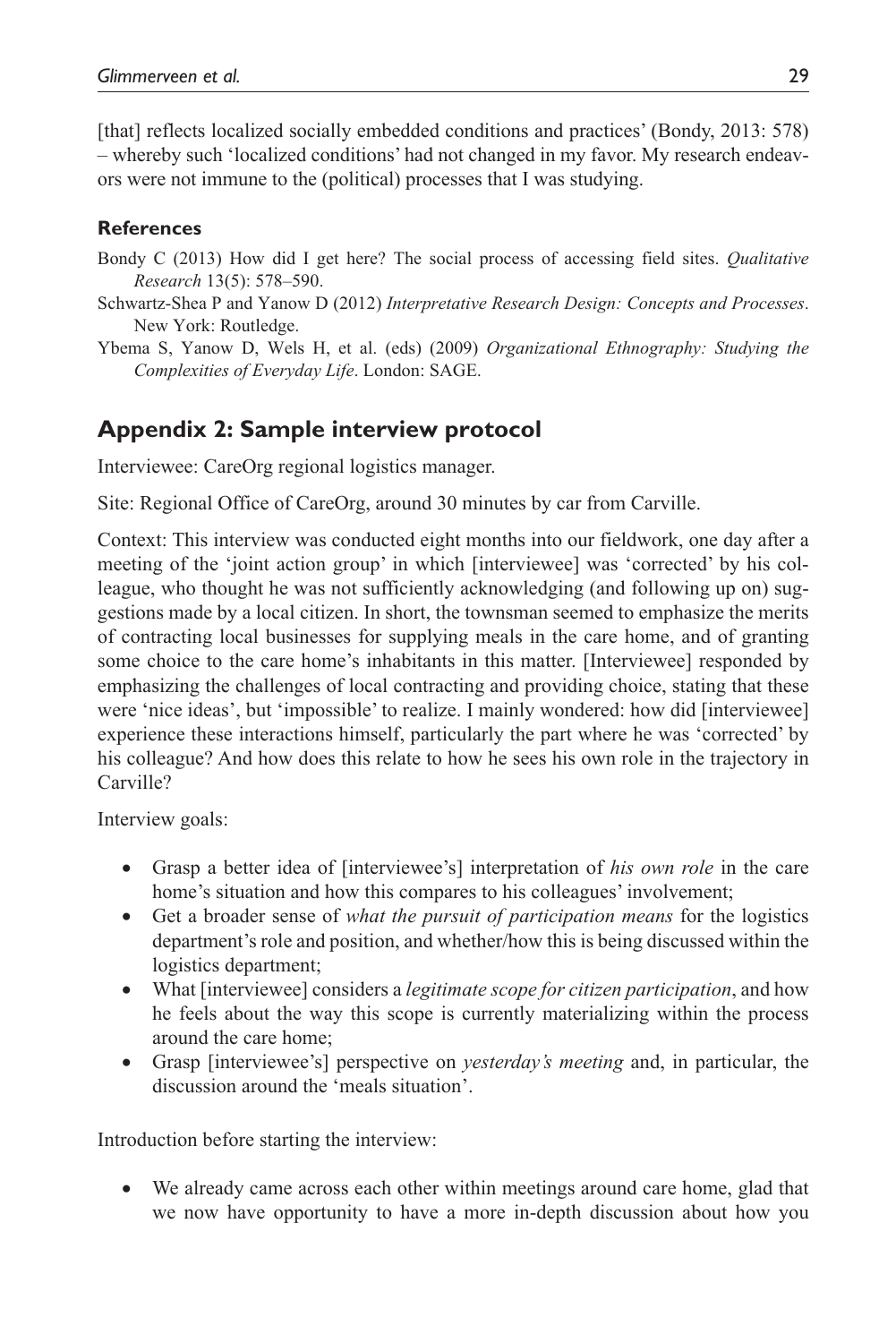perceive this process in Carville and how it relates to your own work. And: I am not able to join every meeting that is relevant to the process, so interested to learn more about developments elsewhere that may be of interest.

Checks beforehand:

- 90 minutes was scheduled: still okay?
- Is recording okay? Refer to agreement with CareOrg about anonymity and data use.
- Other questions so far?

### *(see initial set of questions on other side)*

*About [interviewee's] job and role*:

- *Can you tell me more about your role and responsibilities within the logistics department?*
- Potential probes:
	- How does this work out in practice? Able to fulfill these role/responsibilities?
	- How does this compare to your previous position at [other care organization]?
	- Which colleagues do you mainly interact with? How does this work out?
	- To what extent do you have ability to make decisions and structure your own work?

*About the implications of the pursuit of citizen participation*:

- *What is your (and the logistics dept.'s) role within the participatory process in Carville?*
- *(How) did the pursuit of participation change the logistics department's role within CareOrg?*
- Potential probes:
	- (How) did it affect priorities within the organization?
	- (How) did it affect relationships between colleagues/departments? How does it affect your position? (Concrete example?)
	- How do you feel about these changes and the way it affects your work?
	- What is your role within these meetings with citizens? Do you like it?
	- To what extent is the issue of participation a topic of discussion within the logistics department? How is it discussed? How do people generally feel about the issue?

*About [interviewee's] views on a legitimate scope for citizens' participation*:

- *Ideally, what would you see as citizens' main contribution within the process in Carville?*
- *Do current developments reflect this? Why (not)? (Concrete examples?)*
- Potential probes: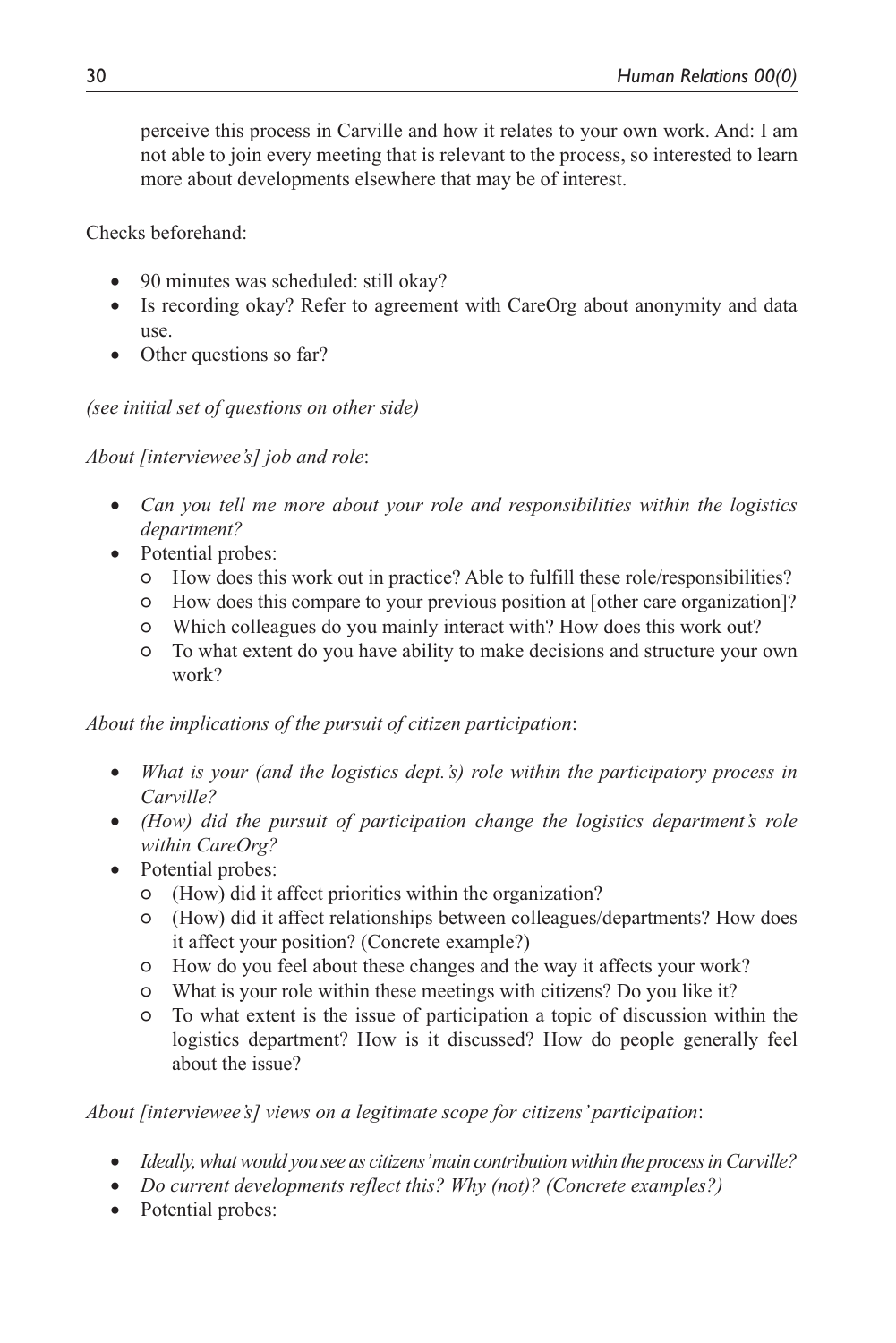- What do you see as the role of the joint action group? The 'internal' project group?
- Is this a shared perspective among colleagues (in/beyond dept.)?
- Main challenges reach the desired situation? (Concrete example?)
- What would be needed to reach the desired situation?
- What do you believe that the situation will be in five years from now in Carville? Why? How do you feel about that?

### *About yesterday's meeting*:

- Are you satisfied with how vesterday's meeting evolved? Why (not)?
- I did not fully understand what happened in the discussion around meals. You and [colleague] initially seemed to have different perspectives on what to do with [citizen's] remarks. Is that correct? Could you tell me more?
- Potential probes:
	- Do you feel this was representative of this series of meetings so far?
	- How do you feel about the way you and colleagues collaborate in these meetings?
	- Can you give some background on your response within the discussion on meals?
	- Why do you think [colleague] responded the way she did?

## **References**

- Aldrich H and Herker D (1977) Boundary spanning roles and organization structure. *Academy of Management Review* 2(2): 217–230.
- Alvesson M, Kärreman D, Sturdy A, et al. (2009) Unpacking the client(s): Constructions, positions and client–consultant dynamics. *Scandinavian Journal of Management* 25(3): 253–263.
- Bakken T and Hernes T (2006) Organizing is both a verb and a noun: Weick meets Whitehead. *Organization Studies* 27(11): 1599–1616.
- Barker JR (1993) Tightening the iron cage: Concertive control in self-managing teams. *Administrative Science Quarterly* 38(3): 408–437.
- Baxter LA and Montgomery BM (1996) *Relating: Dialogues and Dialectics*. New York: Guilford Press.
- Brown J and Dillard J (2015) Dialogic accountings for stakeholders: On opening up and closing down participatory governance. *Journal of Management Studies* 52(7): 961–985.
- Bucher SV, Chreim S, Langley A, et al. (2016) Contestation about collaboration: Discursive boundary work among professions. *Organization Studies* 37(4): 497–522.
- Child J (1997) Strategic choice in the analysis of action, structure, organizations and environment: Retrospect and prospect. *Organization Studies* 18(1): 43–76.
- Chreim S, Langley A, Comeau-Vallee M, et al. (2013) Leadership as boundary work in healthcare teams. *Leadership* 9(2): 201–228.
- Ellis N and Ybema S (2010) Marketing identities: Shifting circles of identification in inter-organizational relationships. *Organization Studies* 31(3): 279–305.
- Finn R, Learmonth M and Reedy P (2010) Some unintended effects of teamwork in healthcare. *Social Science and Medicine* 70(8): 1148–1154.
- Fung A (2006) Varieties of participation in complex governance. *Public Administration Review* 66(S1): 66–75.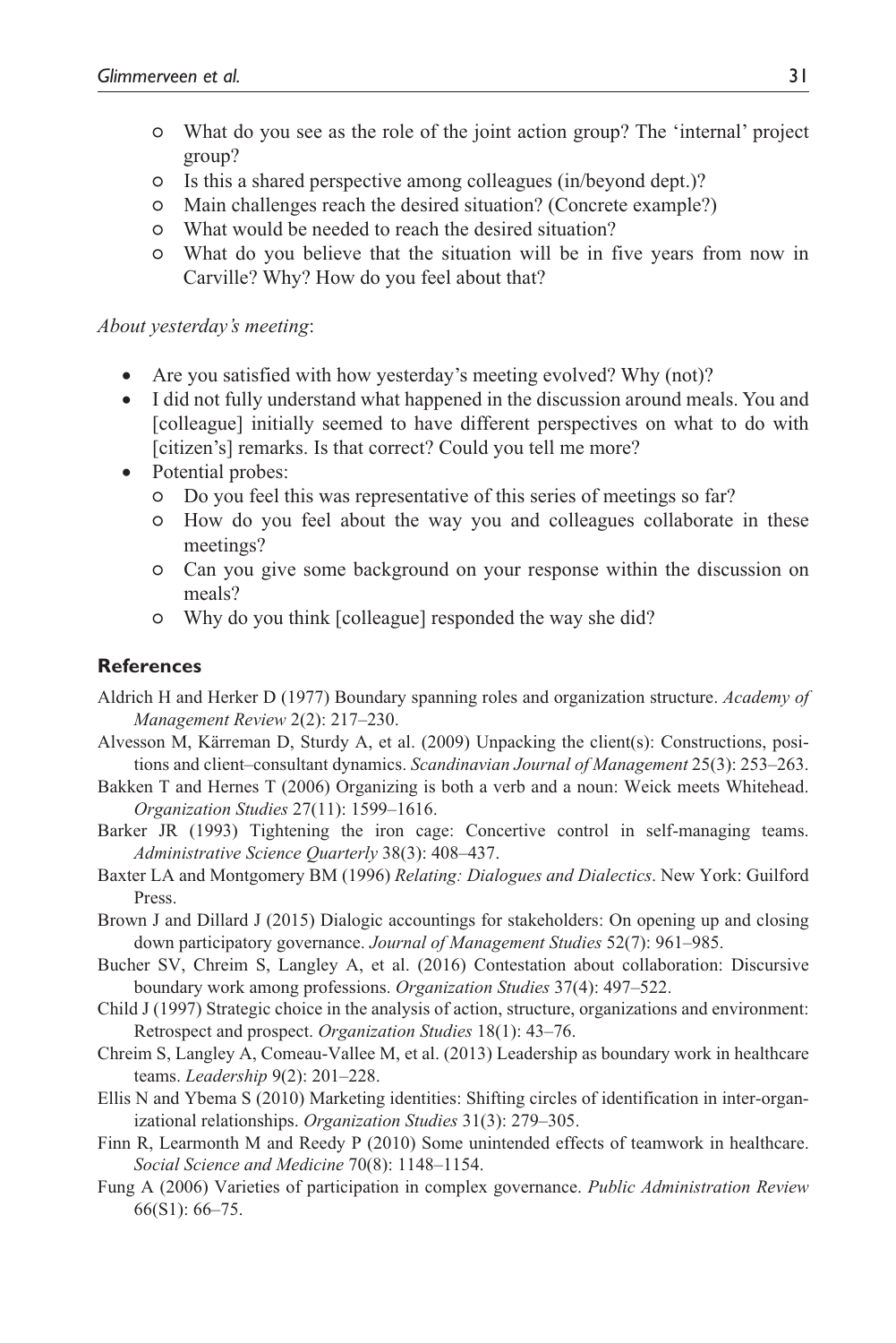- Garsten C (1999) Betwixt and between: Temporary employees as liminal subjects in flexible organizations. *Organization Studies* 20(4): 601–617.
- Gieryn TF (1983) Boundary-work and the demarcation of science from non-science: Strains and interests in professional ideologies of scientists. *American Sociological Review* 48(6): 781–795.
- Glimmerveen L, Nies H and Ybema S (2019) Citizens as active participants in integrated care: Challenging the field's dominant paradigms. *International Journal of Integrated Care* 19(1): 6.
- Glimmerveen L, Ybema S and Nies H (2018) Empowering citizens or mining resources? The contested domain of citizen engagement in professional care services. *Social Science and Medicine* 203: 1–8.
- Heracleous L (2004) Boundaries in the study of organization. *Human Relations* 57(1): 95–103.
- Hernes T (2004) Studying composite boundaries: A framework of analysis. *Human Relations* 57(1): 9–29.
- Hirschhorn L and Gilmore T (1992) The new boundaries of the 'boundaryless' company. *Harvard Business Review* 70(3): 4–16.
- Kellogg KC, Orlikowski WJ and Yates J (2006) Life in the trading zone: Structuring coordination across boundaries in postbureaucratic organizations. *Organization Science* 17(1): 22–44.
- Lamont M and Molnár V (2002) The study of boundaries in the social sciences. *Annual Review of Sociology* 28(1): 167–195.
- Langley A (1999) Strategies for theorizing from process data. *Academy of Management Review* 24(4): 691–710.
- Langley A and Abdallah C (2011) Templates and turns in qualitative studies of strategy and management. In: Bergh DD and Ketchen DJ (eds) *Building Methodological Bridges*. Bingley: Emerald, 201–235.
- Loeffler E and Bovaird T (2016) User and community co-production of public services: What does the evidence tell us? *International Journal of Public Administration* 39(13): 1006–1019.
- Lukes S (2005) *Power: A Radical View*. Basingstoke: Palgrave Macmillan.
- McDonald S (2005) Studying actions in context: A qualitative shadowing method for organizational research. *Qualitative Research* 5(4): 455–473.
- Miles RE, Snow CC and Pfeffer J (1974) Organization-environment: Concepts and issues. *Industrial Relations* 13(3): 244–264.
- Nicolini D (2009) Zooming in and out: Studying practices by switching theoretical lenses and trailing connections. *Organization Studies* 30(12): 1391–1418.
- Paulsen N and Hernes T (eds) (2003) *Managing Boundaries in Organizations: Multiple Perspectives*. Basingstoke: Palgrave Macmillan.
- Porter AJ (2013) Emergent organization and responsive technologies in crisis: Creating connections or enabling divides? *Management Communication Quarterly* 27(1): 6–33.
- Porter AJ, Kuhn TR and Nerlich B (2018) Organizing authority in the climate change debate: IPCC controversies and the management of dialectical tensions. *Organization Studies* 39(7): 873–898.
- Rodríguez C, Langley A, Béland F, et al. (2007) Governance, power, and mandated collaboration in an interorganizational network. *Administration and Society* 39(2): 150–193.
- Santos FM and Eisenhardt KM (2005) Organizational boundaries and theories of organization. *Organization Science* 16(5): 491–508.
- Schwartz-Shea P and Yanow D (2012) *Interpretative Research Design: Concepts and Processes*. New York: Routledge.
- Sturdy A, Fincham R and Handley K (2009a) Between innovation and legitimation: Boundaries and knowledge flow in. *Organization* 16(5): 627–653.